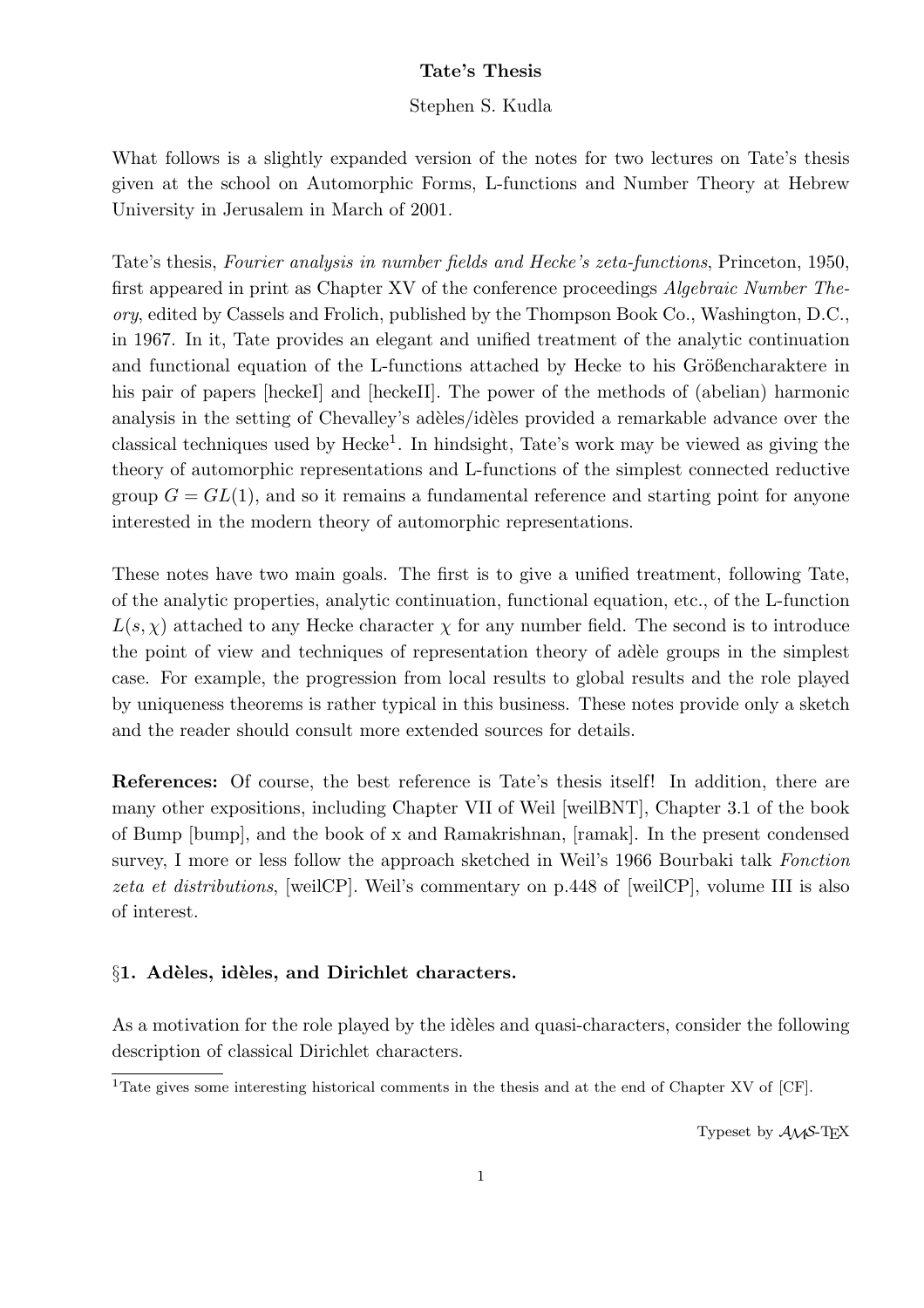For a positive integer N, a classical Dirichlet character  $\underline{\chi}_N : \mathbb{Z} \to \mathbb{C}$  modulo N is a function obtained from a character  $\chi_N : (\mathbb{Z}/N\mathbb{Z})^{\times} \to \mathbb{C}^{\times}$  by first extending by 0 on  $\mathbb{Z}/N\mathbb{Z}$  and then pulling back to  $\mathbb{Z}$ . We will call  $\chi_N$  a Dirichlet character. If  $N \mid M$ , then  $\chi_N$  defines a character  $\chi_M = \chi_N \circ \text{pr}_{M,N}$  of  $(\mathbb{Z}/M\mathbb{Z})^{\times}$ , by pulling back under the projection

$$
\mathrm{pr}_{M,N}:\big(\mathbb{Z}/M\mathbb{Z}\big)^{\times}\longrightarrow \big(\mathbb{Z}/N\mathbb{Z}\big)^{\times},\qquad N\mid M,
$$

and there is an associated classical Dirichlet character  $\underline{\chi}_M$  as well. The inverse limit of the system { ¡  $\mathbb{Z}/N\mathbb{Z}\big)^\times$ ,  $\text{pr}_{M,N}$  }, is the compact, totally disconnected, topological group<sup>2</sup>

$$
\widehat{\mathbb{Z}}^{\times} := \lim_{\substack{\leftarrow \\ N}} \left( \mathbb{Z}/N\mathbb{Z} \right)^{\times},
$$

and every Dirichlet character  $\chi_N$  can be viewed as a *continuous* character  $\chi$  of  $\widehat{\mathbb{Z}}^{\times}$ . The conductor of  $\chi$  is the smallest  $N_0$  for which  $\chi$  is trivial on the kernel of the projection  $\text{pr}_{N_0}: \quad \widehat{\mathbb{Z}}^\times \quad \to \quad (\mathbb{Z}/N_0\mathbb{Z})^\times.$  Then  $N_0 \mid N$  and  $\chi$  is the pullback of a unique Dirichlet character  $\chi_{N_0}$  of  $(\mathbb{Z}/N_0\mathbb{Z})^{\times}$ . The collection of classical Dirichlet characters  $\underline{\chi}_M$  for  $M \mid N_0$ all correspond to  $\chi$ , where  $\underline{\chi}_{N_0}$  is the unique *primitive* classical Dirichlet character, and the others are imprimitive. An analogous phenomena takes place in the dictionary between classical holomorphic modular forms and automorphic representations of  $GL(2)$ , where the normalized newforms play the role of the primitive classical Dirichlet characters.

Recall that, for a fixed prime  $p$ ,

$$
\mathbb{Z}_p := \lim_{\substack{\leftarrow \\ n}} \mathbb{Z}/p^n \mathbb{Z}
$$
  
=  $\{ \alpha = a_0 + a_1 p + a_2 p^2 + \cdots \mid 0 \le a_i \le p - 1 \},$   

$$
\mathbb{Z}_p^{\times} = \{ \alpha \in \mathbb{Z}_p \mid a_0 \neq 0 \},
$$
  

$$
\mathbb{Q}_p := \{ \alpha = \sum_i a_i p^i \}
$$

etc.

Recall that the adèle ring  $\mathbb A$  of  $\mathbb Q$  is the restricted product<sup>3</sup>

$$
\mathbb{A}=\mathbb{R}\times{\prod_p}'\mathbb{Q}_p
$$

$$
\widehat{\mathbb{Z}}^{\times} = \{ (x_N) \in \prod_N (\mathbb{Z}/N\mathbb{Z})^{\times} \mid \text{pr}_{M,N}(x_M) = x_N \}.
$$

$$
\mathrm{pr}_{N}:\widehat{\mathbb{Z}}^{\times}\,\to\,(\mathbb{Z}/N\mathbb{Z})^{\times}
$$

are all surjective and continuous.

<sup>3</sup>Almost all components of an element  $(x_p)$  must lie in the subring  $\mathbb{Z}_p$ .

<sup>2</sup>Recall that this is, by definition,

The product of the finite groups  $(\mathbb{Z}/N\mathbb{Z})^{\times}$  is compact and hence so it the closed subgroup  $\hat{\mathbb{Z}}^{\times}$ . The projection maps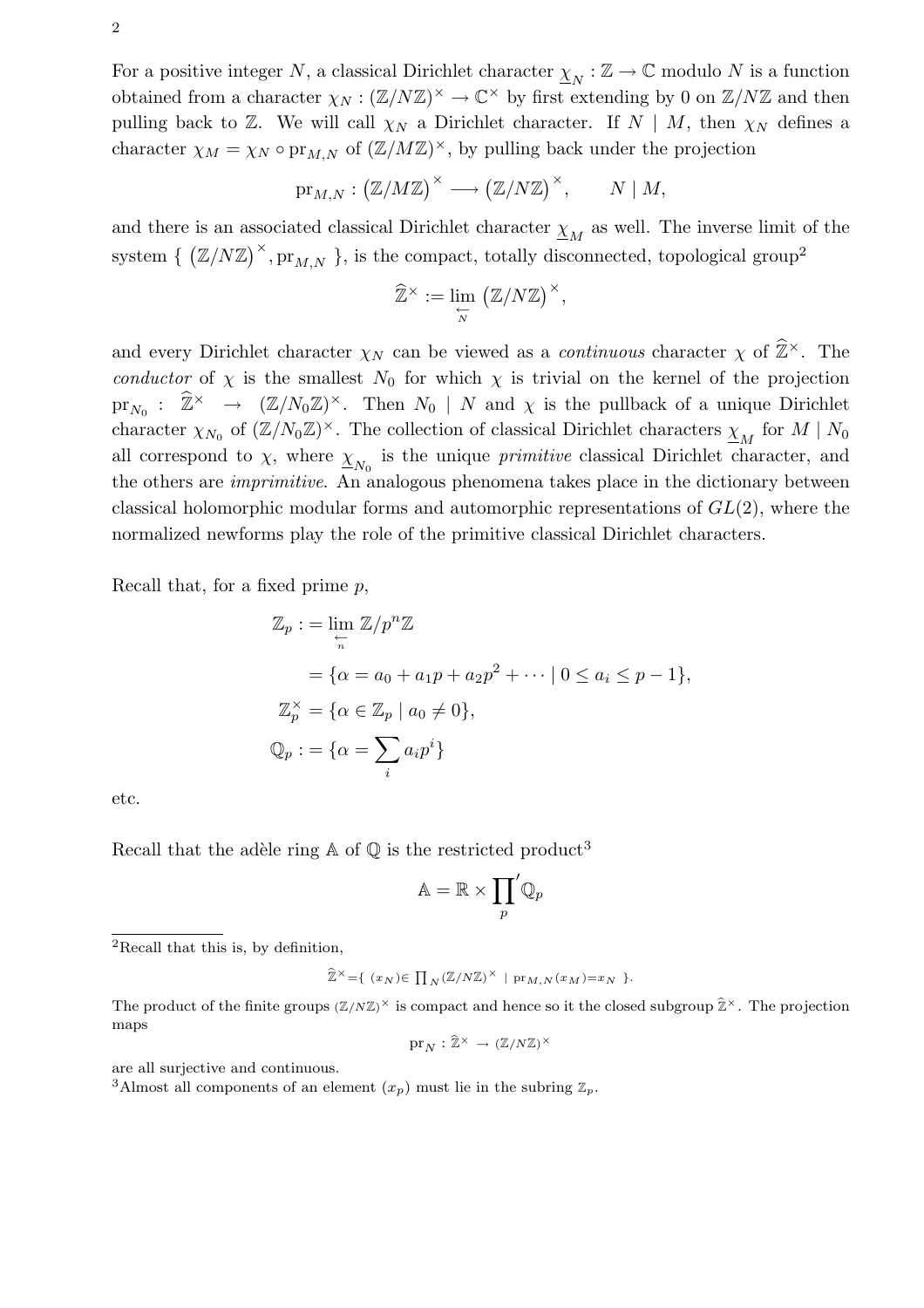with respect to the subrings  $\mathbb{Z}_p$ . Also  $\mathbb{Q} \hookrightarrow \mathbb{A}, \alpha \mapsto (\ldots, \alpha, \alpha, \alpha, \ldots)$ , embedded diagonally, is a discrete subring. Similarly, the idèles group is the restricted product

$$
\mathbb{A}^{\times} = \prod_{v} \mathbb{Q}_v^{\times}, \qquad \mathbb{Q}^{\times} \hookrightarrow \mathbb{A}^{\times},
$$

and

(1.1) 
$$
\mathbb{A}^{\times} \simeq \mathbb{Q}^{\times} \times \mathbb{R}_{+}^{\times} \times \widehat{\mathbb{Z}}^{\times}, \qquad x = \alpha tu.
$$

 $i$ From this last decomposition, we see that any Dirichlet character  $\chi$  defines a continuous character

$$
\omega: \mathbb{Q}^\times \backslash \mathbb{A}^\times \longrightarrow \mathbb{C}^\times, \qquad \omega(x) = \omega(\alpha t u) = \chi(u).
$$

The most general such quasicharacter has the form  $\omega \cdot | \cdot |^s$ , for  $s \in \mathbb{C}$ , where  $|x| = |\alpha t u| = t$ . Thus, the Dirichlet characters are precisely the quasicharacters of finite order.

Note that since

$$
(\mathbb{Z}/N\mathbb{Z})^{\times} = \prod_{p} (\mathbb{Z}/p^{n}\mathbb{Z})^{\times}, \qquad n = n_{p} = \text{ord}_{p}(N),
$$

any Dirichlet character  $\chi_N$  has a factorization

$$
\chi_N=\otimes_p(\chi_N)_p.
$$

This gives rise to a factorization

$$
\chi = \otimes_p \chi_p
$$

of the corresponding character  $\chi$  of  $\hat{\mathbb{Z}}^{\times}$ , where each  $\chi_p$  is the character of  $\hat{\mathbb{Z}}^{\times}_p$  associated to  $(\chi_N)_p$ . Note that for each place v, i.e., for each  $\mathbb{Q}_p$  and for  $\mathbb{Q}_\infty = \mathbb{R}$ , we have an inclusion

$$
\mathbb{Q}_v^{\times} \hookrightarrow \mathbb{Q}^{\times} \backslash \mathbb{A}^{\times} \qquad x_v \mapsto (\ldots, 1, 1, x_v, 1, 1, \ldots).
$$

Thus, any quasicharacter  $\omega$  determines quasicharacters  $\omega_v$  of each  $\mathbb{Q}_v^{\times}$ , and there is a factorization

$$
(1.2) \t\t \t\t \t\t \omega = \otimes_v \omega_v
$$

compatible with the previous one.

Exercise: (i) Check that an odd classical Dirichlet character  $\chi$  mod N (i.e.,  $\chi(-a) = -\chi(a)$ ) yields a character  $\omega$  such that  $\omega_{\infty}(x) = \text{sgn}(x)$ .

(ii) For  $\omega$  associated to a classical Dirichlet character  $\underline{\chi}_N$ , modulo N, determine  $\omega_p(p)$  for primes  $p \nmid N$  and for primes  $p \mid N$ .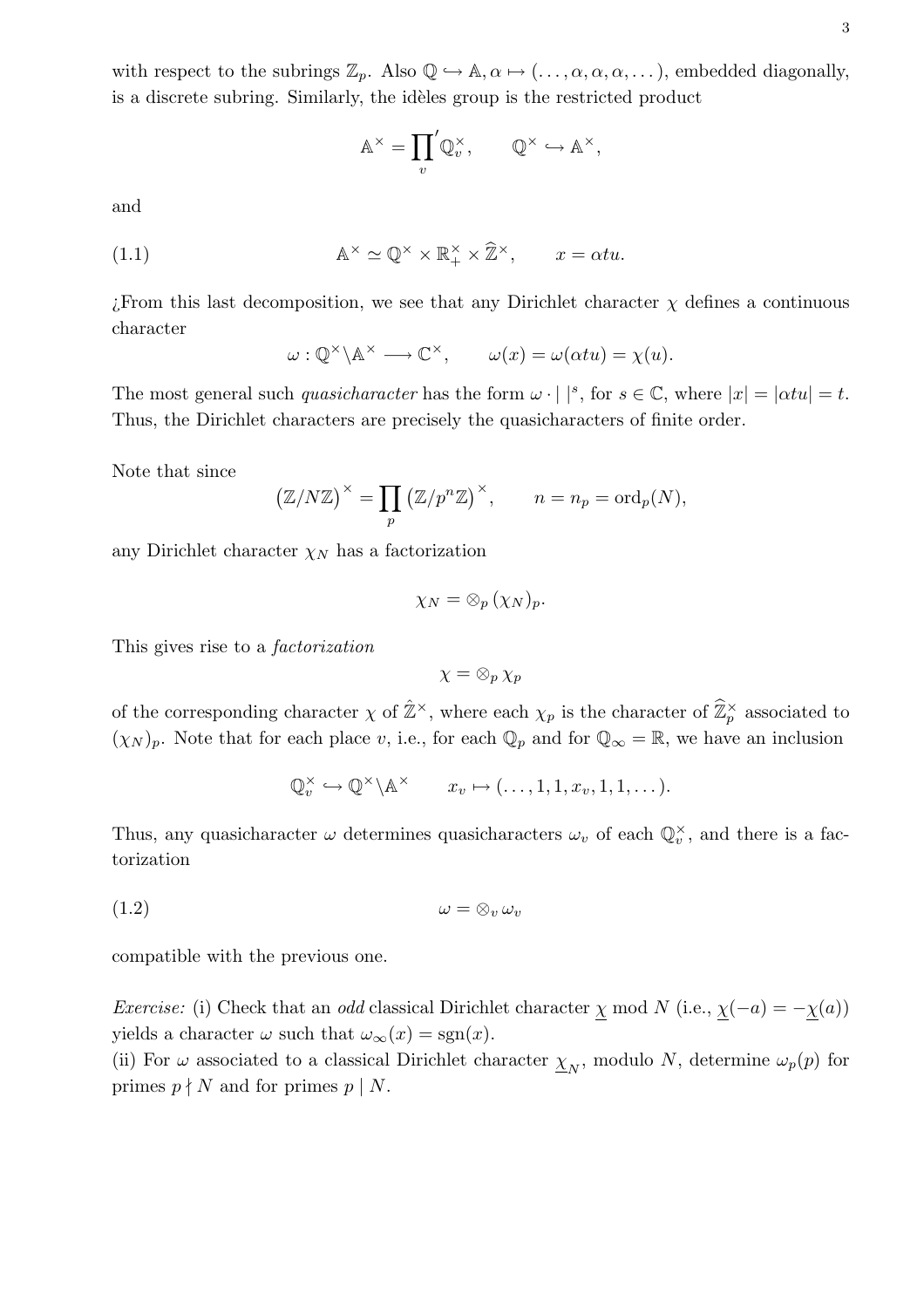### §2. L-functions for quasicharacters.

For  $k$  a general number field (or function field over a finite field<sup>4</sup>), there is a similar picture. We will use the following notation:

> $\mathcal{O} =$  ring of integers in k,  $\mathcal{O}_v =$  it completion at a nonarchimedean place  $v =$  a dvr),  $\mathcal{P}_v =$  the maximal ideal of  $\mathcal{O}_v$ ,  $\mathbb{F}_v = \mathcal{O}_v / \mathcal{P}_v$  = the residue field at v,  $q_v = |\mathcal{O}_v/\mathcal{P}_v| =$  its order ord<sub>v</sub>:  $k_v \longrightarrow \mathbb{Z} \cup {\infty}$  the valuation  $|x|_v := q_v^{-\text{ord}_v(x)}$  the normalized absolute value.  $\mathcal{O}_v^{\times} =$  the group of units,

and so,  $\mathcal{O}_v^{\times} \times \mathbb{Z} \stackrel{\sim}{\longrightarrow} \mathbf{k}_v^{\times}$  $v_v^{\times}, (u, n) \mapsto u\varpi_v^n$ , where  $\varpi_v \in \mathcal{O}_v$  is an element with  $\text{ord}_v(\varpi_v) = 1$ (local uniformizer). For an archimedean place v with  $\mathbf{k}_v \simeq \mathbb{R}$  (resp.  $\mathbf{k}_v \simeq \mathbb{C}$ ), let  $|x|_v$  denote the usual absolute value (resp. the square of the usual absolute value).

Then we have restricted products, the adèles,

$$
\mathbb{A} = \prod_{v} \mathbf{k}_v \quad \text{and the id\`{e}les,} \quad \mathbb{A}^{\times} = \prod_{v} \mathbf{k}_v^{\times}
$$

,

with diagonal embeddings  $k \hookrightarrow \mathbb{A}$  and  $k^{\times} \hookrightarrow \mathbb{A}^{\times}$ . Here restricted mean that for  $x =$  $(...,x_v,...)$  in A (resp.  $\mathbb{A}^{\times}$ ), almost all components  $x_v$  lie in  $\mathcal{O}_v$  (resp.  $\mathcal{O}_v^{\times}$ ). There is an absolute value  $\overline{v}$ 

$$
| |_{\mathbb{A}} : \mathbb{A}^{\times} \longrightarrow \mathbb{R}_{+}^{\times}, \qquad |x| = \prod_{v} |x_{v}|_{v}.
$$

which is trivial on  $k^{\times}$  (the product formula). The decomposition (1.1) becomes more complicated due to (i) global units and (ii) the nontriviality of the ideal class group. These are precisely the difficulties which Hecke had to work hard to overcome and which, by contrast, the adélic formalism handles so beautifully. In any case, there are inclusions

$$
i_v: \mathbf{k}_v^{\times} \hookrightarrow \mathbf{k}^{\times} \backslash \mathbb{A}^{\times}, \qquad x_v \mapsto (\ldots, 1, 1, x_v, 1, 1, \ldots),
$$

as before.

<sup>&</sup>lt;sup>4</sup>We will exclude this case, simply to avoid the extra side comments it would require.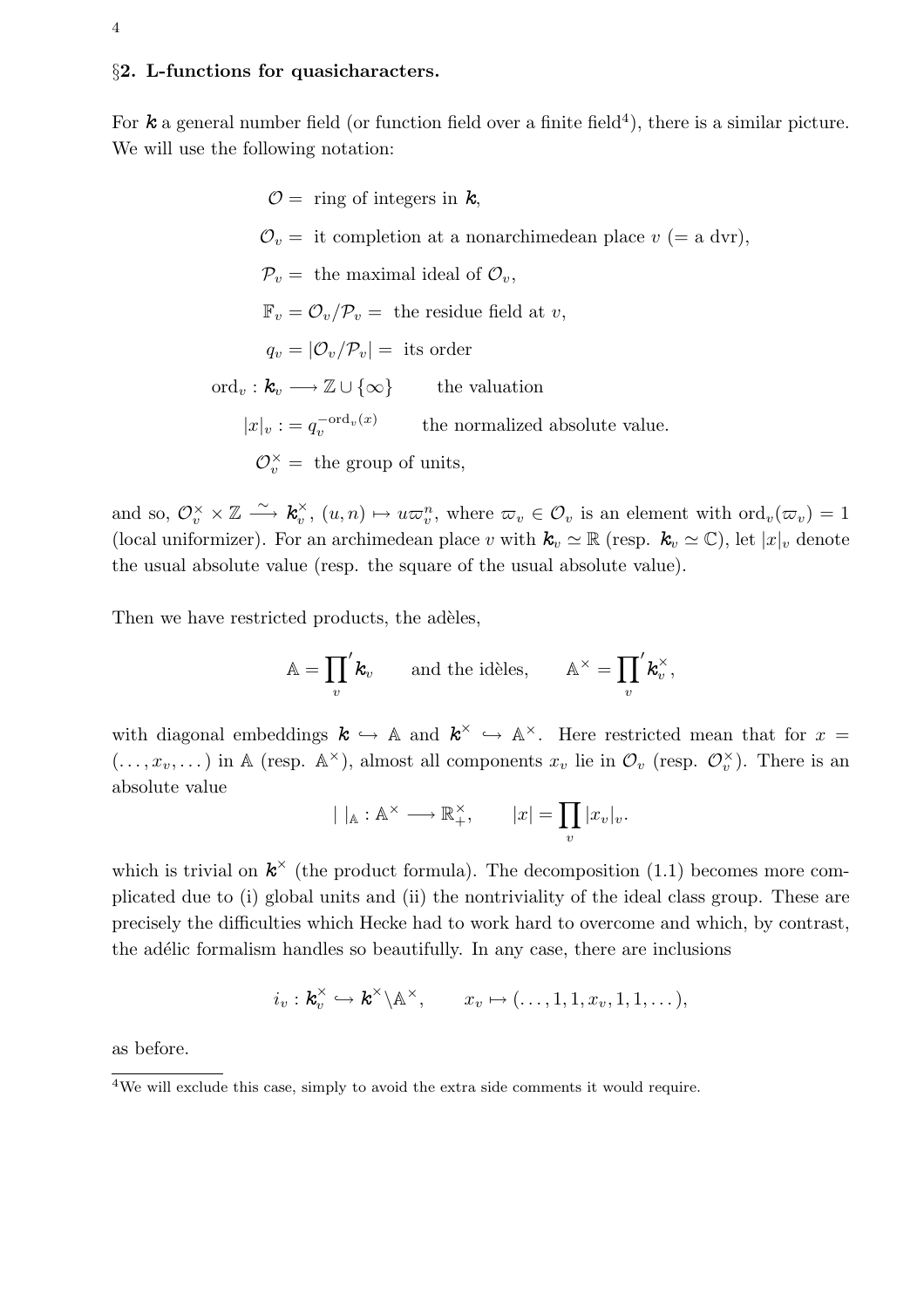Definition 2.1: A *quasicharacter* or Hecke character is a continuous complex character  $\omega: \mathbb{A}^{\times} \to \mathbb{C}^{\times}$ , trivial on  $\boldsymbol{k}^{\times}$ .

Thus, one can think of  $\omega$  as a character of  $\mathbb{A}^{\times}$  occuring in the natural representation of this group by translations on the space of continuous functions

$$
f: \mathbf{k}^{\times} \backslash \mathbb{A}^{\times} \longrightarrow \mathbb{C}.
$$

There is a factorization

 $\omega = \otimes_v \omega_v$ 

where  $\omega_v = \omega \circ i_v$ . It is possible to describe such characters in a more classical language, as in Kowalski's lecture, and one eventually arrives at the classical definition of the Größencharaktere given by Hecke.

**Definition 2.2:** (i) For a nonarchimedean place v, a quasicharacter  $\omega_v : k_v^{\times} \to \mathbb{C}^{\times}$  is unramified if it is trivial on  $\mathcal{O}_v^{\times}$ , and hence can be written in the form

$$
\omega_v(x) = t_v^{\text{ord}_v(x)}
$$

for  $t_v = t_v(\omega_v) \in \mathbb{C}^\times$ .

(ii) A quasicharacter  $\omega$  of  $\mathbf{k}^{\times} \backslash \mathbb{A}^{\times}$  is unramified at v if its local component  $\omega_v$  at v is unramified.

For any  $\omega$ , there is a finite set of places  $S = S(\omega)$ , including all archimedean places<sup>5</sup> such that  $\omega_v$  is unramified for all  $v \notin S$ . This is clear in the case  $k = \mathbb{Q}$  discussed in the previous section, where, if  $\omega$  is associated to a primitive classical Dirichlet character  $\underline{\chi}_N$ modulo N, then  $S(\omega) = {\infty} \cup {\{p \mid p \mid N\}}$ . Thus, associated to  $\omega$  is a collection of complex numbers  $\{t_v(\omega)\}_{v \notin S}$ . For example, for  $s \in \mathbb{C}$ , the quasicharacter  $\omega_s(x) = |x|_{\mathbb{A}}^s$  is everywhere unramified, and determines the set  $\{q_v^{-s}\}.$ 

**Definition 2.3:** The (partial) L-function associated to a quasicharacter  $\omega$  is the Euler product

(EP) 
$$
L^{S}(s,\omega) = \prod_{v \notin S} (1 - t_{v}(\omega) q_{v}^{-s})^{-1},
$$

where  $S \supset S(\omega)$ . The factors

$$
L_v(s, \omega_v) := (1 - t_v(\omega) q_v^{-s})^{-1}
$$

<sup>5</sup>where the notion of 'unramified' is not defined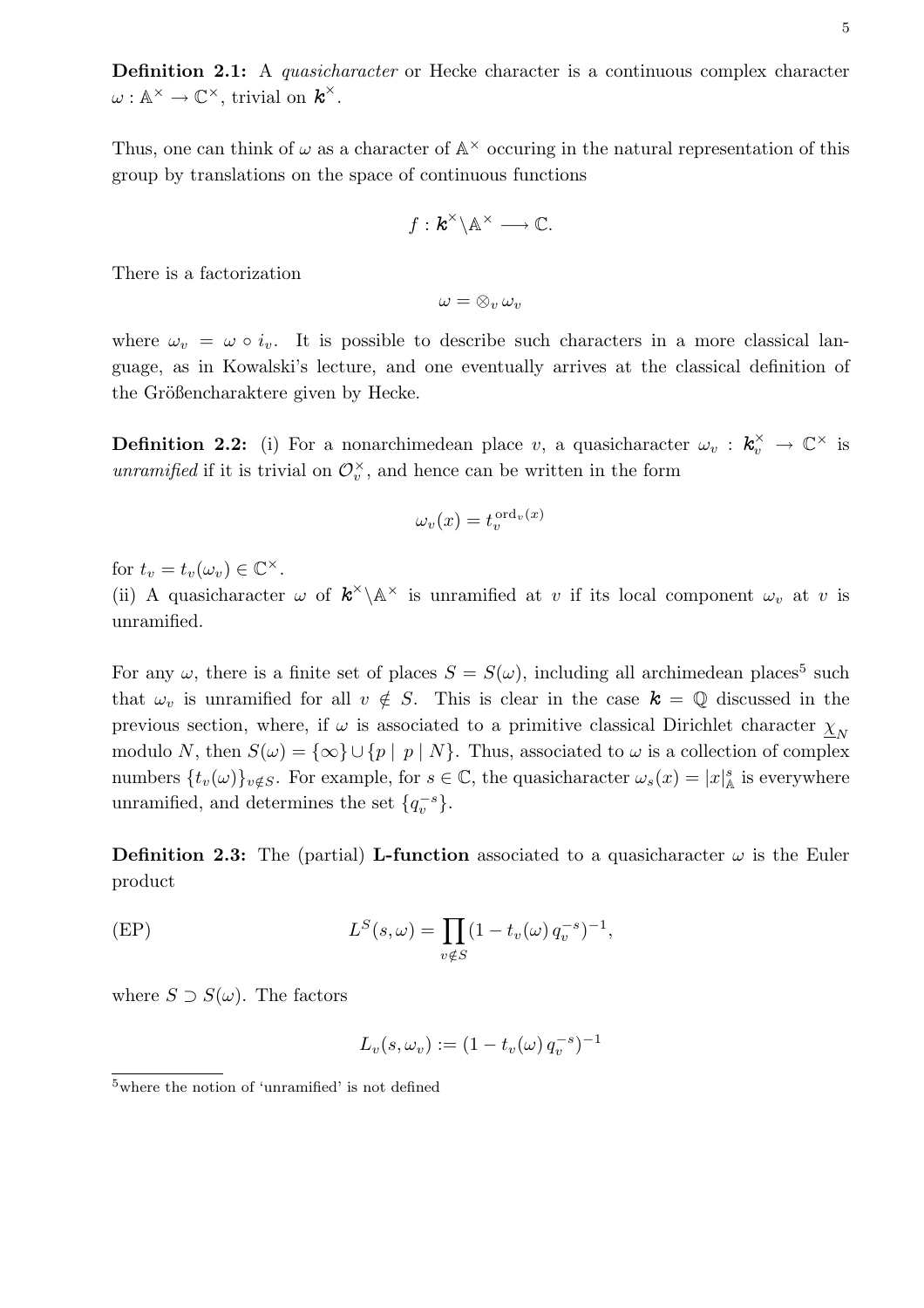are the *local L-factors* associated to the  $\omega_v$ 's.

Of course,

$$
L^{S}(s,\omega) = L^{S}(0,\omega\omega_{s}),
$$

so we could dispense with s in the notation. Usually, we will prefer to keep s and to assume that  $\omega$  is a character, instead. In this case, the Euler product is absolutely convergent in the half plane  $\text{Re}(s) > 1$ .

Now, the main goals are to prove the analytic properties of these functions, i.e.,

- (1) to 'complete' the partial L-function  $L^{S}(s,\omega)$  by including additional local L-factors for the primes  $v \in S$ , for example, for the archimedean places, and
- (2) to prove the meromorphic analytic continuation and functional equation of the completed L–function.

These goal will be achieved by interpreting the local L-factors (resp. the global Euler product) as constants of proportionality between two naturally constructed basis elements of a one dimensional complex vector space of distributions!

# §3. Local theory.

**Eigendistributions.** We fix a place v of **k** and, to streamline notation, we write  $F = k_v$ . Let dx (resp.  $d^{\times}x$ ) be a Haar measure on F (resp.  $F^{\times}$ ). Observe that for  $a \in F^{\times}$ ,

$$
d(ax) = |a| \, dx
$$

for the normalized absolute value, as defined above. Note that one then has  $d^{\times} x = \mu |x|^{-1} dx$ for some positive constant  $\mu$ . Also, for  $s \in \mathbb{C}$ , let

$$
\omega_s(x) = |x|^s
$$

be the associated character. If v is nonarchimedean, we write  $\mathcal{O} = \mathcal{O}_v$ ,  $\mathcal{P} = \mathcal{P}_v$ ,  $q = q_v$ , etc.. In this case, the character  $\omega_s$  is unramified and only depends on the coset

$$
s + \frac{2\pi i}{\log(q)}\mathbb{Z}.
$$

Let

 $S(F)$  = the space of Schwartz-Bruhat functions on F.  $S(F)'$  = the space of tempered distributions on F, i.e.,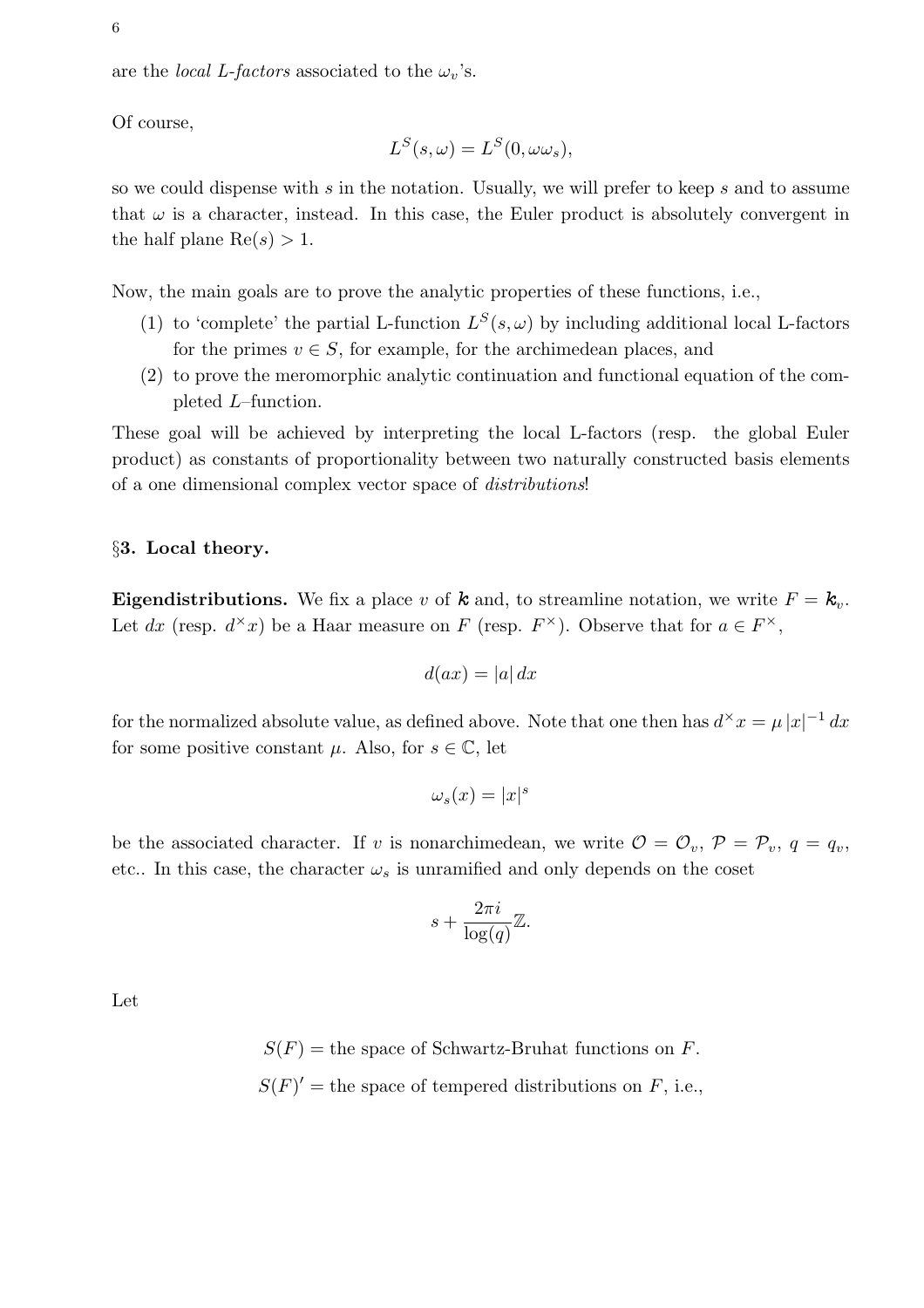the space of continuous linear functionals  $\lambda : S(F) \to \mathbb{C}$ .

**Examples:** (i) For F nonarchimedean, a complex valued function f on F is in  $S(F)$  if and only if there is an integer  $r \geq 0$  such that

$$
\operatorname{supp}(f) \subset \mathcal{P}^{-r}
$$

and

 $f =$  constant on cosets of  $\mathcal{P}^r$ .

The space  $S(F)$  is simply the complex vector space of all such functions and the tempered distributions are arbitrary  $\mathbb{C}$ –linear functionals on  $S(F)$ .

(ii) For  $F = \mathbb{R}$  (resp. C),  $S(\mathbb{R})$  is the usual Schwartz space consisting of complex valued functions which, together with all of their derivatives, are rapidly decreasing, e.g.,

$$
f(x) = h(x) e^{-\pi x^2}
$$
, ( resp.  $f(x) = h(x, \bar{x}) e^{-2\pi x \bar{x}}$ )

for any polynomial  $h \in \mathbb{C}[X]$  (resp.  $h \in \mathbb{C}[X, Y]$ ). This is a Frechet space, etc. and the tempered distributions are the continuous linear functionals on it.

The multiplicative group  $F^{\times}$  acts on  $S(F)$  by

$$
r(a)f(x) = f(xa),
$$

for  $x \in F$  and  $a \in F^{\times}$ , and on  $S(F)'$  by

$$
\langle r'(a)\lambda, f \rangle = \langle \lambda, r(a^{-1})f \rangle,
$$

where  $\langle , \rangle$  denotes the pairing of  $S(F)'$  and  $S(F)$ .

**Definition 3.1:** For a quasicharacter  $\omega$  of  $F^{\times}$ , let

$$
S'(\omega) = \{ \lambda \in S(F)' \mid r'(a)\lambda = \omega(a)\lambda \}
$$

be the space of  $\omega$ –eigendistributions.

The space  $S'(\omega)$  can be analyzed 'geometrically'. Note that there are two orbits for the action of  $F^{\times}$  on the additive group

$$
F = \{0\} \cup F^{\times}.
$$

Associated to this we have an inclusion

$$
C_c^{\infty}(F^{\times}) \hookrightarrow S(F),
$$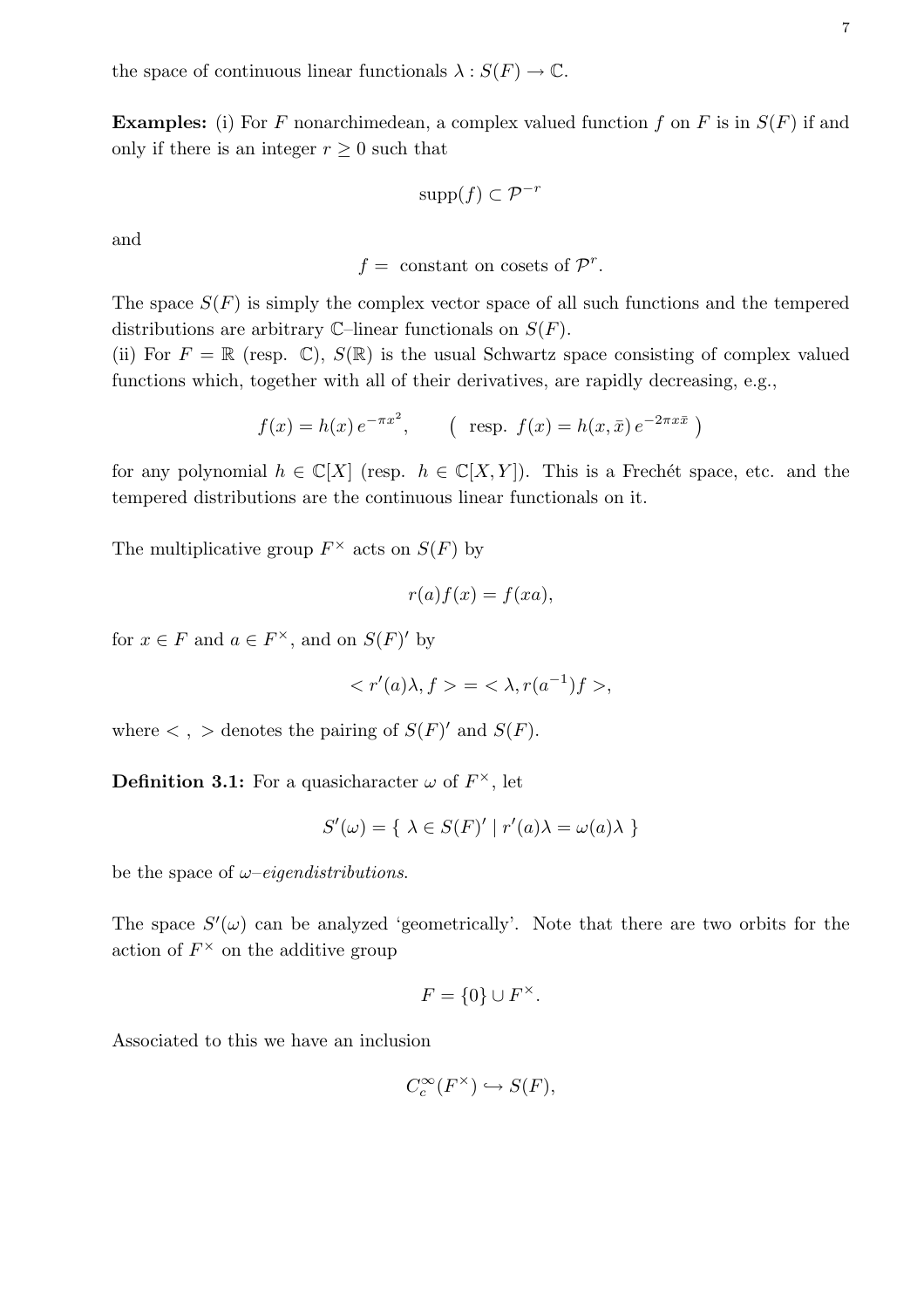and, by duality, an exact sequence of distributions

(3.1) 
$$
0 \longrightarrow S(F)'_0 \longrightarrow S(F)' \longrightarrow C_c^{\infty}(F^{\times})' \longrightarrow 0,
$$

where  $S(F)_{0}'$  is the subspace of distributions supported at 0. This sequence is compatible with the action of  $F^{\times}$ . Taking the  $\omega$ -eigenspaces, we have the sequence

(3.2) 
$$
0 \longrightarrow S'(\omega)_0 \longrightarrow S'(\omega) \longrightarrow C_c^{\infty}(F^{\times})'(\omega),
$$

where  $S'(\omega)_0$  is the space of  $\omega$ -eigendistributions supported at 0. First, one has the following simple uniqueness result:

**Lemma 3.2.** The space  $C_c^{\infty}(F^{\times})'(\omega)$  is one dimensional and is spanned by the distribution  $\omega(x) d^{\times}x$ . In particular, for any  $\lambda \in S'(\omega)$ , there is a complex number c such that

$$
\lambda\big|_{C_c^\infty(F^\times)} = c \cdot \omega(x) d^\times x,
$$

*i.e.*, *if* supp $(f) \subset F^{\times}$  *is compact, then* 

$$
\langle \lambda, f \rangle = c \cdot \int_{F^{\times}} f(x) \, \omega(x) \, d^{\times} x.
$$

It remains to determine the space  $S(F)'_0$  of tempered distributions supported at 0 and the subspace  $S'(\omega)_0$ . The delta distribution  $\delta_0$  defined by

$$
\langle \delta_0, f \rangle = f(0),
$$

is obviously  $F^{\times}$ -invariant and supported at 0.

**Lemma 3.3.** (i) If  $F$  is nonarchimedean, then

$$
S(F)'_0 = \mathbb{C} \cdot \delta_0 \subset S'(\omega_0),
$$

and, for  $\omega \neq \omega_0$ ,  $S'(\omega)_0 = 0$ . (ii) If  $F = \mathbb{R}$ , then, setting  $D = \frac{d}{dx}$ ,

$$
S(F)'_0 = \bigoplus_{k=0}^{\infty} \mathbb{C} \cdot D^k \delta_0,
$$

and

$$
D^k \delta_0 \in S'(\omega),
$$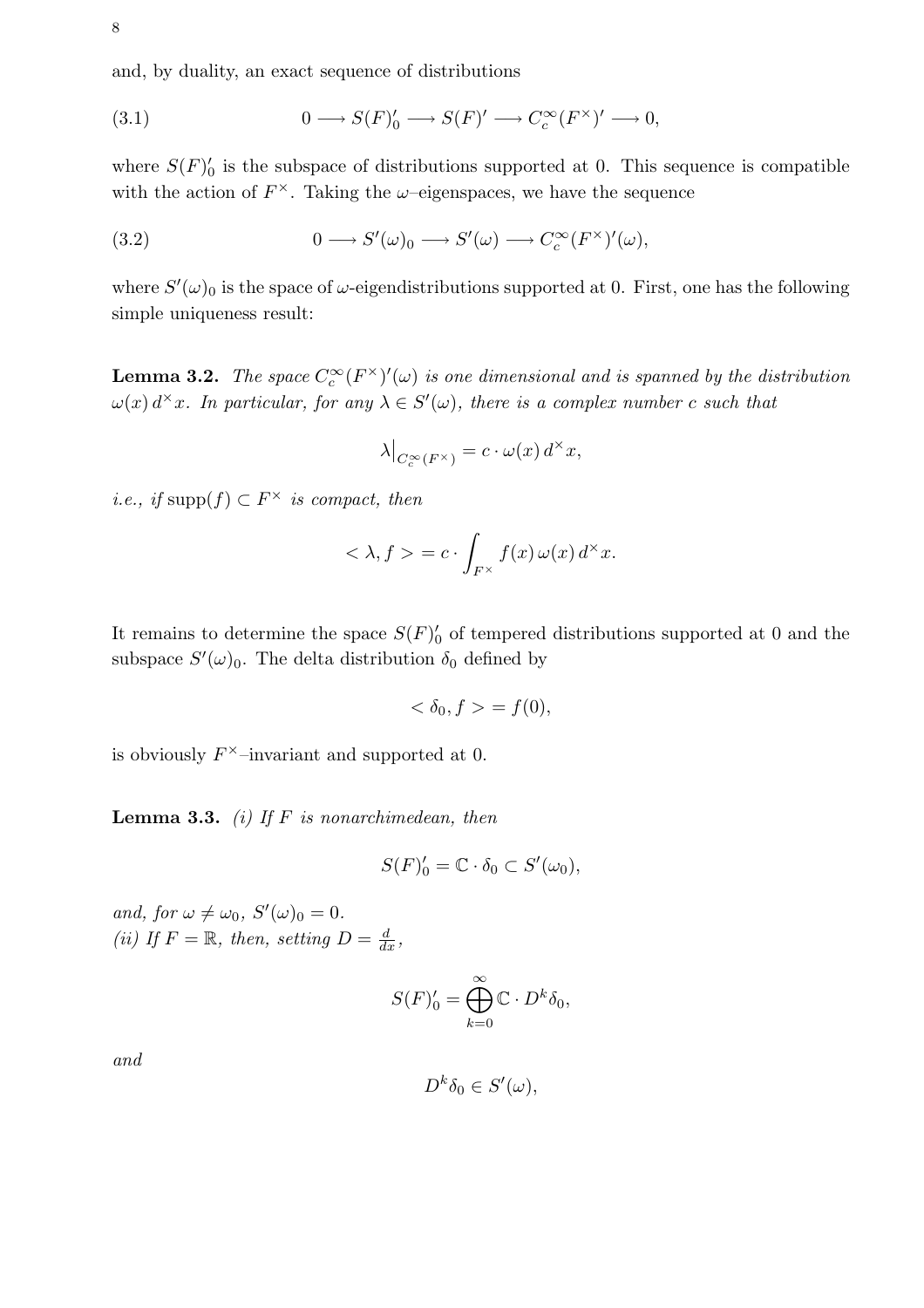where

$$
\omega(x) = x^{-k}.
$$

(iii) If  $F = \mathbb{C}$ , then, setting  $D = \frac{\partial}{\partial x}$  and  $\bar{D} = \frac{\partial}{\partial \bar{x}}$  $\frac{\partial}{\partial \bar{x}},$ 

$$
S(F)'_0 = \bigoplus_{k,l=0}^{\infty} \mathbb{C} \cdot D^k \bar{D}^l \delta_0.
$$

Moreover,

$$
D^k \bar{D}^l \delta_0 \in S'(\omega),
$$

where

$$
\omega(x) = x^{-k} \,\bar{x}^{-l}.
$$

The fundamental local uniqueness result, whose proof we will sketch,2 is then:

**Theorem 3.4.** For any quasicharacter  $\omega$ ,

$$
\dim S'(\omega) = 1.
$$

**Remark.** (i) When  $S'(\omega)_0 = 0$ , i.e., when there are no  $\omega$ -eigendistributions supported at 0, the reasoning above shows that the dimension of  $S'(\omega)$  is at most one, so that only existence is at stake. This amounts to showing that the distribution  $\omega(x) d^{\times} x$  in Lemma 3.2 can be extended to an  $\omega$ -eigendistribution on  $S(F)$ . This will be established via local zeta integrals below.

(ii) When  $S'(\omega)_0 \neq 0$ , the problem will be to show that the distribution  $\omega(x) d^{\times}x$  does not extend to an  $\omega$ -eigendistribution. This more delicate fact also comes out of the analysis of local zeta integrals.

**Example:** Suppose that F is nonarchimedean. If  $\omega$  is a *ramified* character, then  $S'(\omega \omega_s)_0 =$ 0, so that

$$
\dim S'(\omega \omega_s) \leq 1
$$

for all s. If  $\omega$  is unramified with  $\omega(x) = t^{\text{ord}(x)}$ , as above, then, by Lemma 3.3,

$$
\dim S'(\omega \omega_s) \le \begin{cases} 2 & \text{if } t \cdot q^{-s} = 1, \text{ and} \\ 1 & \text{otherwise.} \end{cases}
$$

**Zeta integrals.** For a character  $\omega$  of  $F^{\times}$ , i.e., a unitary quasicharacter, the local zeta integral

$$
z(s,\omega;f) := \int_{F^\times} f(x) \,\omega \omega_s(x) \, d^\times x = \int_F f(x) \,\omega(x) \,\mu \, |x|^{s-1} \, dx,
$$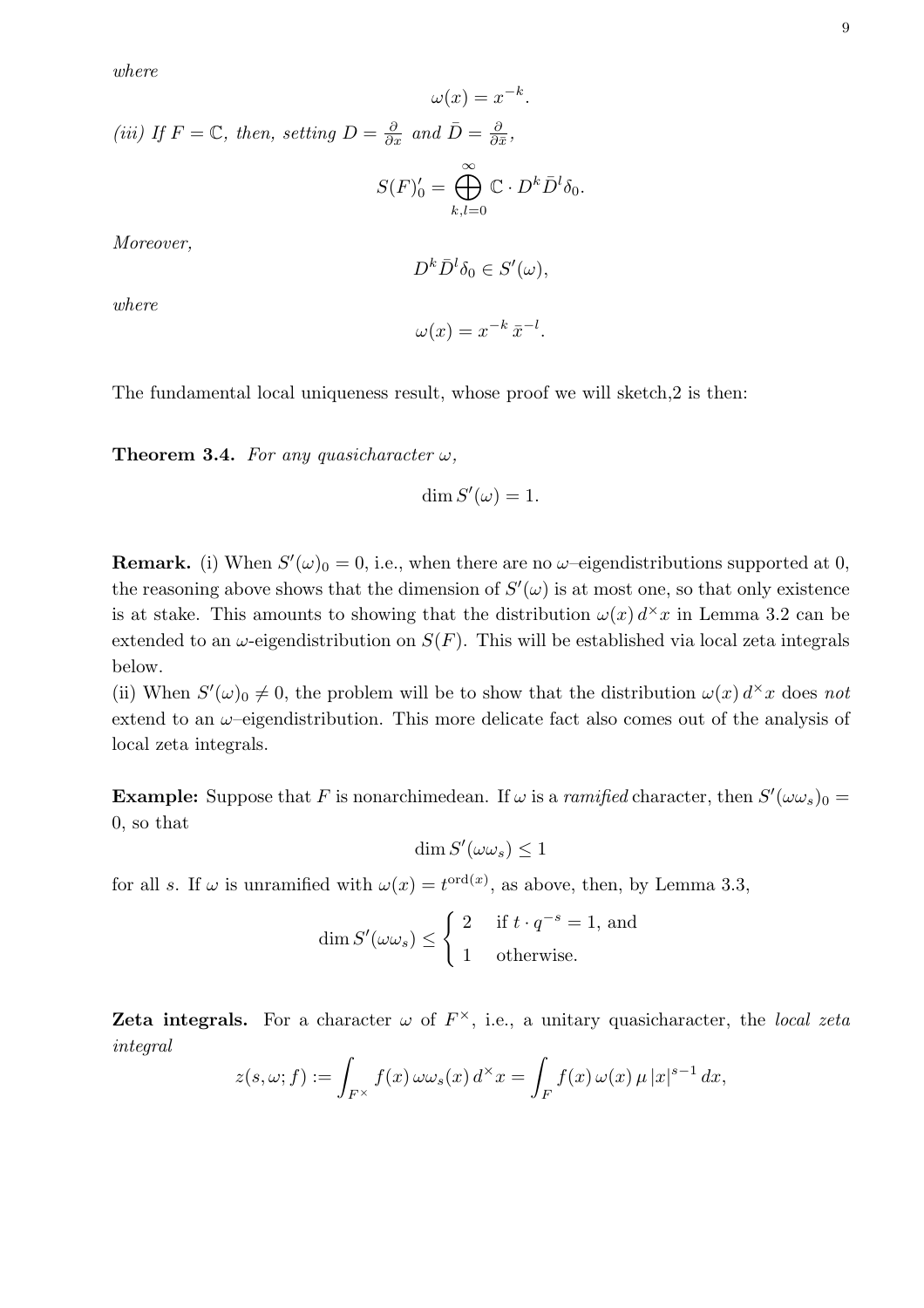is absolutely convergent for all  $f \in S(F)$  provided  $\text{Re}(s) > 0$ . Here  $d^{\times} x = \mu |x|^{-1} dx$ , as before. In this range, the distribution  $f \mapsto z(z, \omega; f)$  defines a nonzero element

$$
z(s,\omega)\in S'(\omega\omega_s).
$$

**Example:** The unramified local theory. Suppose that  $F$  is nonarchimedean and suppose that  $\omega$  is unramified, with  $\omega(\varpi) = t$ . If f has compact support in  $F^{\times}$ , then the integral

$$
\int_{F^\times} f(x) \,\omega \omega_s(x) \, d^\times x
$$

is entire. The idea, then, is to kill the support of an arbitrary  $f \in S(F)$  by applying a suitable element of the group algebra  $\mathbb{Z}[F^{\times}]$ , more precisely, the element

(3.4) 
$$
\tau = [1] - [\varpi^{-1}],
$$

where  $\varpi$  is a generator of P. Since any  $f \in S(F)$  is constant in a sufficiently small neighborhood of 0, we have ¡ ¢

$$
(r(\tau)f)(0) = 0,
$$

and thus there is an element

$$
z_o(s,\omega) \in S'(\omega \omega_s)
$$

defined by

(3.5) 
$$
\langle z_o(s,\omega), f \rangle := \int_{F^\times} (r(\tau)f)(x) \, \omega \omega_s(x) \, d^\times x.
$$

On the other hand, in the halfplane  $\text{Re}(s) > 0$ , where it is not necessary to kill support,

$$
\langle z_o(s,\omega), f \rangle = \int_{F^\times} \left( f(x) - f(\omega^{-1}x) \right) \omega \omega_s(x) d^\times x
$$
  
\n
$$
= \int_{F^\times} f(x) \omega \omega_s(x) d^\times x - \int_{F^\times} f(\omega^{-1}x) \omega \omega_s(x) d^\times x
$$
  
\n
$$
= (1 - \omega \omega_s(\omega)) \cdot z(s, \omega; f)
$$
  
\n
$$
= (1 - t q^{-s}) \cdot z(s, \omega; f)
$$
  
\n
$$
= L(s, \omega)^{-1} \cdot \langle z(s, \omega), f \rangle.
$$

Strictly in terms of distributions, this says that, for  $\text{Re}(s) > 0$ ,

(3.6) 
$$
z(s,\omega) = L(s,\omega) \cdot z_o(s,\omega),
$$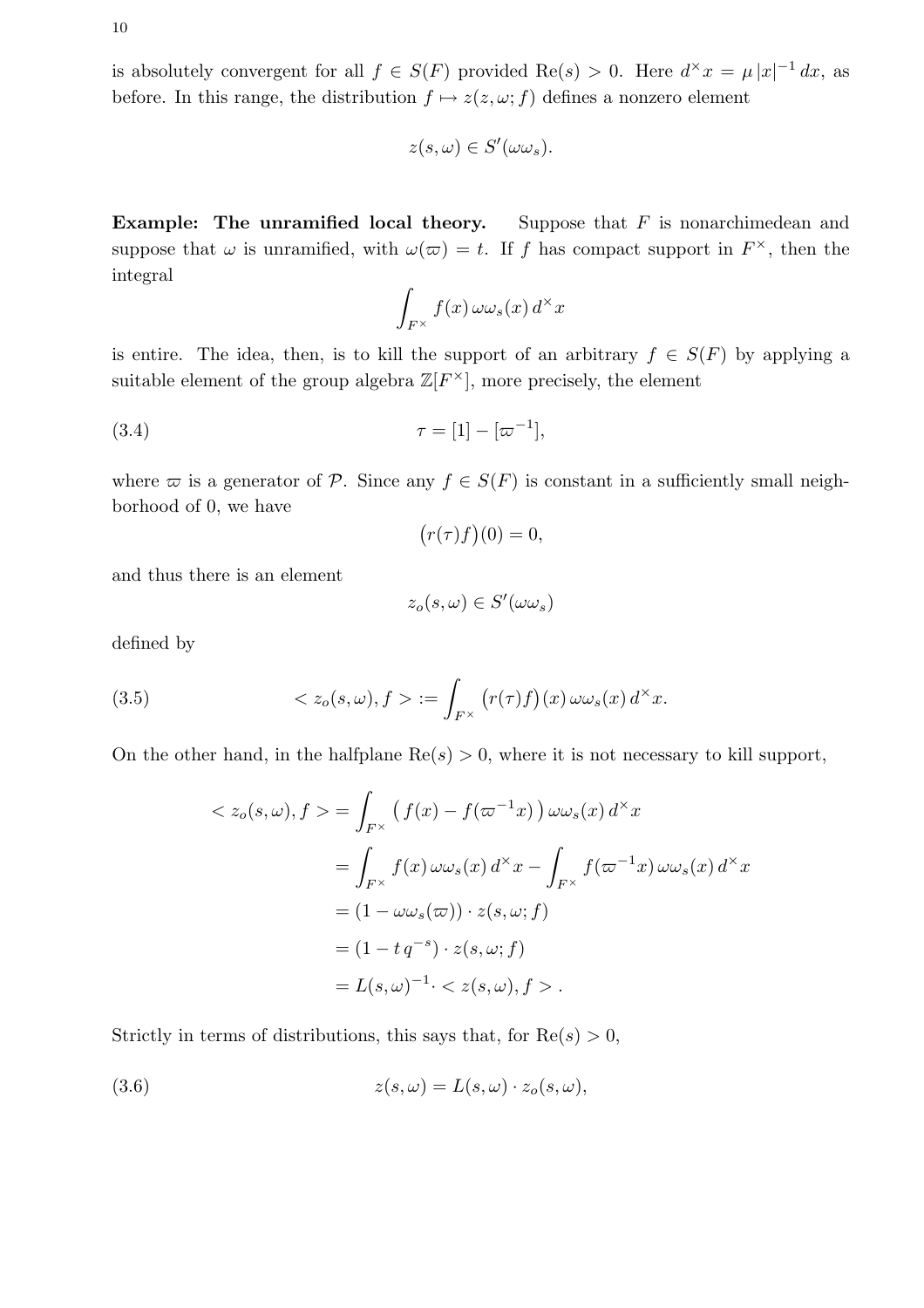and hence gives the meromorphic analytic continuation of  $z(s, \omega)$  to the whole s plane. Moreover  $(3.6)$  provides an interpretation of the local L-factor as a constant of proportionality between natural bases for the one dimensional space  $S'(\omega \omega_s)$ , away from the poles of  $L(s, \omega)$ .

Finally, to see why the distribution  $z_o(s, \omega)$  is 'natural', we normalize the multiplicative Haar measure  $d^{\times}x$  so that the units  $\mathcal{O}^{\times}$  have volume 1. Then, we let

(3.7) 
$$
f^o = \text{ the characteristic function of } \mathcal{O},
$$

the ring of integers in  $F$ , and compute:

(3.8) 
$$
\langle z_o(s, \omega), f^o \rangle = \int_{F^\times} \left( f^o(x) - f^o(\varpi^{-1}x) \right) \omega \omega_s(x) d^\times x
$$

$$
= \int_{\mathcal{O}^\times} d^\times x
$$

$$
= 1,
$$

for all s. The point is that  $r(\tau) f^{\circ}$  is the characteristic function of  $\mathcal{O}^{\times}$ . Thus,  $z_{o}(s,\omega)$  is never zero and gives a basis vector for  $S'(\omega \omega_s)$  for all s.

**Remark.** The L-factor as gcd. Relations (3.6) and (3.8) together show that  $L(s, \omega)$ gives precisely the poles of the family of zeta integrals (3.3), i.e., that for any  $f \in S(F)$ , the function

$$
\frac{z(s,\omega;f)}{L(s,\omega)} = \langle z_o(s,\omega), f \rangle
$$

is entire and that, for any given s, there is an  $f$  (specifically  $f^o$ ) for which the value at s is nonzero.

Example: To complete the proof of Theorem 3.4 in the unramified case, there is still one point to check, namely that the space  $S'(\omega_0)$  of invariant distributions, which contains  $z<sub>o</sub>(0, \omega<sub>0</sub>)$ , is actually only one dimensional. Here is the argument. There is an exact sequence of distributions

(3.9) 
$$
0 \longrightarrow \mathbb{C} \cdot \delta_0 \longrightarrow S(F)' \longrightarrow C_c^{\infty}(F^{\times})' \longrightarrow 0
$$

and, passing to  $\omega_0$ -eigendistributions, i.e.,  $F^{\times}$ -invariant distributions, we have

(3.10) 
$$
0 \longrightarrow \mathbb{C} \cdot \delta_0 \longrightarrow S'(\omega_0) \longrightarrow \mathbb{C} \cdot d^{\times}x.
$$

The point now is to show that, although  $d^{\times}x$  is in the image of the quotient map in (3.9), it is not in the image of the quotient map in (3.10), i.e., the preimage of  $d^{\times}x$  in  $S(F)'$  is not invariant, and hence there is a nonzero map to  $H^1(F^\times,\mathbb{C})$ , where  $F^\times$  acts trivially on  $\mathbb{C}$ .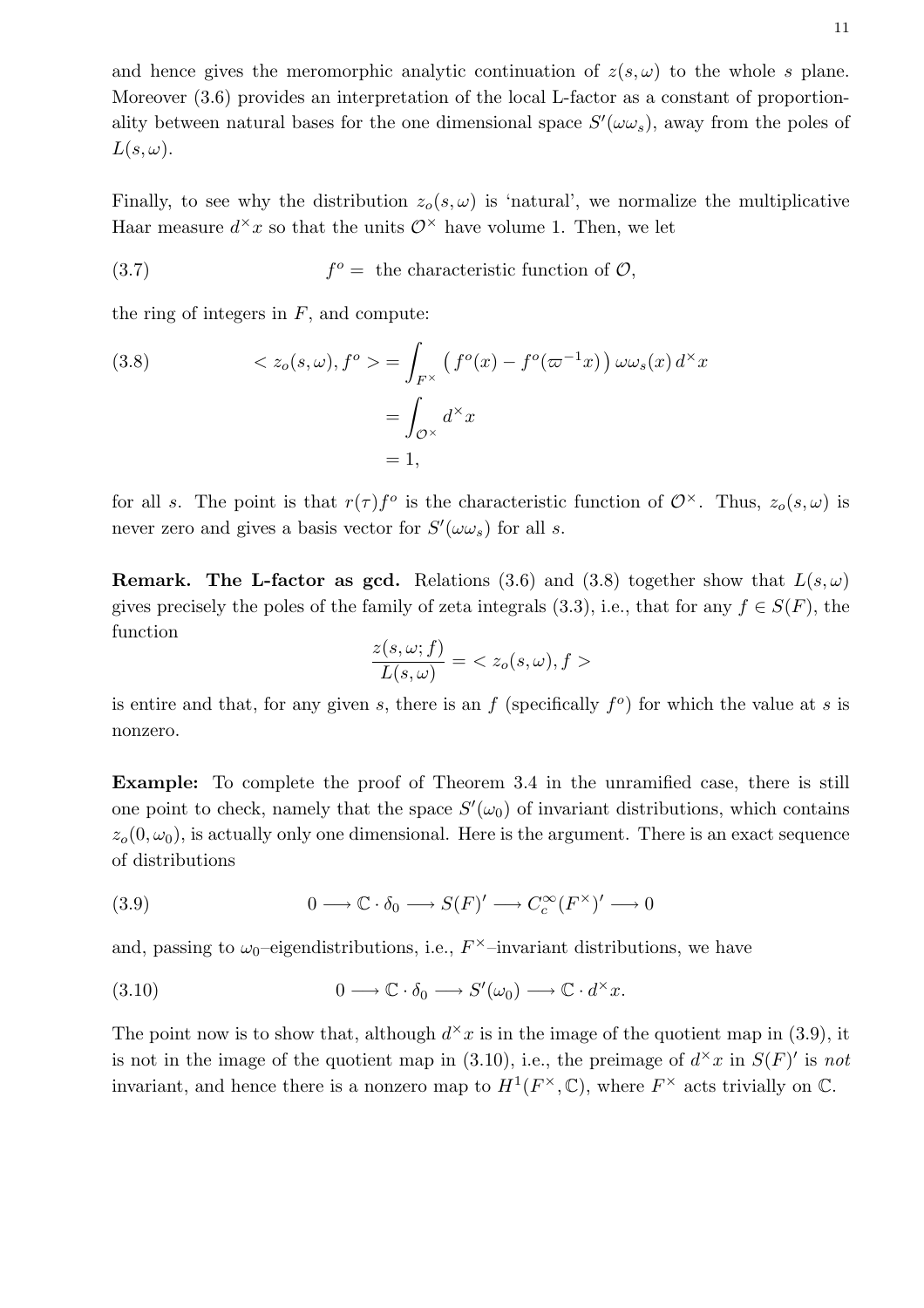Explicitly, the distribution  $\lambda_0 \in S(F)'$  defined by

(3.11) 
$$
\langle \lambda_0, f \rangle := \langle d^{\times} x, f - f(0) f^{\circ} \rangle
$$

gives a preimage of  $d^{\times}x$  in  $S(F)'$ , which is clearly invariant under  $\mathcal{O}^{\times}$  (since  $f^{\circ}$  is) and satisfies  $\langle \lambda_0, f^{\circ} \rangle = 0$ . The distributions  $r'(\varpi^{-1})\lambda_0$  and  $\lambda_0$  agree on  $C_c^{\infty}(F^{\times})$  and hence differ by a distribution supported at 0, i.e.,

$$
r'(\varpi^{-1})\lambda_0 = \lambda_0 + c\,\delta_0,
$$

for some constant c. To determine c (which would be 0 if  $\lambda_0$  were actually  $F^{\times}$ -invariant), we evaluate on  $f^o$ , using the group algebra element  $\tau$ , as above:

$$
-c = \langle r'(\tau)\lambda_0, f^o \rangle
$$
  
=  $\langle \lambda_0, r(\tau)f^o \rangle$   
=  $\langle d^\times x, r(\tau)f^o \rangle$   
=  $\langle z_o(0, \omega_0), f^o \rangle$   
= 1.

Thus, on the two dimensional subspace of  $S(F)'$  spanned by  $\delta_0$  and  $\lambda_0$ ,  $F^{\times}$  acts by the representation

(3.12) 
$$
\rho(x) = \begin{pmatrix} 1 & \text{ord}(x) \\ & 1 \end{pmatrix}.
$$

This finishes the proof of Theorem 3.4 in the unramified case.

**Example:** The ramified local theory. Suppose that F is nonarchimedean and  $\omega$  is ramified, hence nontrivial on  $\mathcal{O}^{\times}$ . The conductor  $c(\omega)$  of  $\omega$  is the smallest integer c such that  $\omega$  is trivial on  $1 + \mathcal{P}^c$ . Since any  $f \in S(F)$  is constant in a neighborhood of 0, the integral

$$
\int_{F^\times - \mathcal{P}^n} f(x) \,\omega \omega_s(x) \, d^\times x
$$

is independent of n for n sufficiently large. This gives the analytic continuation of  $z(s, \omega; f)$ to the whole s plane and hence gives a basis vector

$$
z_o(s,\omega) := z(s,\omega),
$$

for the one dimensional space  $S'(\omega \omega_s)$  for all s. This finishes the proof of Theorem 3.4 in the ramified case. We set

$$
L_v(s,\omega) = 1
$$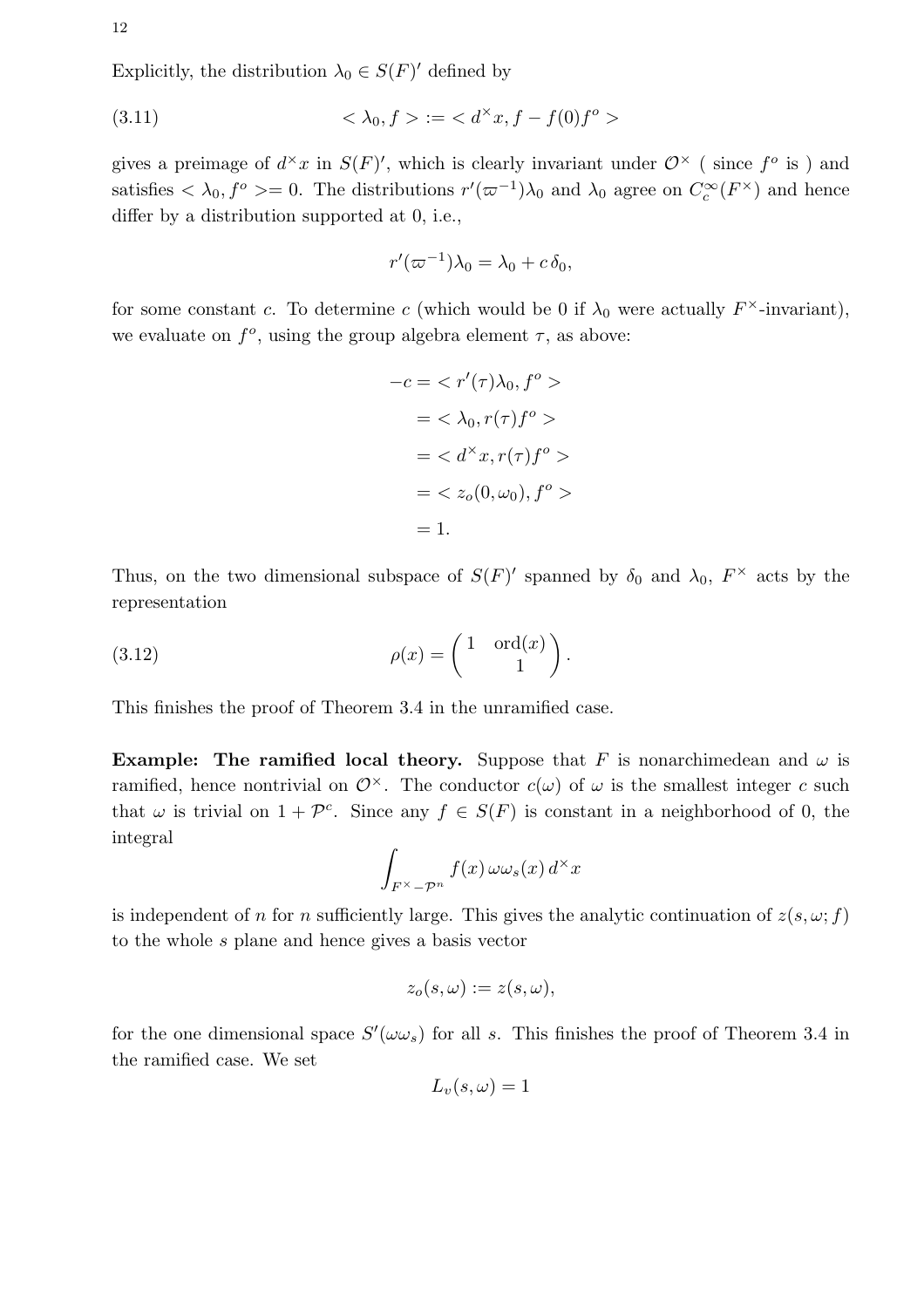in this case, and we note that, for

$$
f^{o}(x) = \begin{cases} \omega(x)^{-1} & \text{if } x \in \mathcal{O}^{\times}, \text{ and} \\ 0 & \text{otherwise}, \end{cases}
$$

we have

$$
\langle z_0(s,\omega), f^o \rangle = 1.
$$

Example: The archimedean case. Now it is the whole Taylor series at 0 of the function f which accounts for the poles of the zeta integral  $z(s, \omega; f)$ , rather than just the value  $f(0)$ which arose in the non-archimedean case, cf. [bump], Proposition 3.1.7, p.271. It is easy to obtain the analytic continuation of the zeta integral  $z(s, \omega; f)$  by integration by parts.

Here we just summarize the results.

If  $F = \mathbb{R}$ , then any quasicharacter has the form  $\omega \omega_s$  where  $s \in \mathbb{C}$  and

$$
\omega(x) = x^{-a}, \qquad a = 0, 1.
$$

Let

$$
L(s,\omega) = \pi^{-\frac{s}{2}} \Gamma(\frac{s}{2}).
$$

If  $F = \mathbb{C}$ , then any quasicharacter has the form  $\omega \omega_s$  where  $s \in \mathbb{C}$  and

$$
\omega(x) = x^{-a}\bar{x}^{-b}, \qquad a, b \in \mathbb{Z}, \qquad \min(a, b) = 0.
$$

Let

$$
L(s,\omega) = (2\pi)^{1-s} \Gamma(s).
$$

Proposition 3.5. (i) The distribution

$$
z_o(s,\omega) := L(s,\omega)^{-1} z(s,\omega)
$$

has an entire analytic continuation to the whole s plane and, for all s, defines a basis vector for the space  $S'(\omega \omega_s)$ .  $\left(\cdots\right)$   $\tau$ e

$$
(ii) \, \, \textit{If}
$$

$$
f^{o}(x) = \begin{cases} x^{a}e^{-\pi x^{2}} & \text{if } F = \mathbb{R}, \text{ and} \\ x^{a} \bar{x}^{b} e^{-2\pi x \bar{x}} & \text{if } F = \mathbb{C}, \end{cases}
$$

then

$$
\langle z_o(s,\omega), f^o \rangle = 1.
$$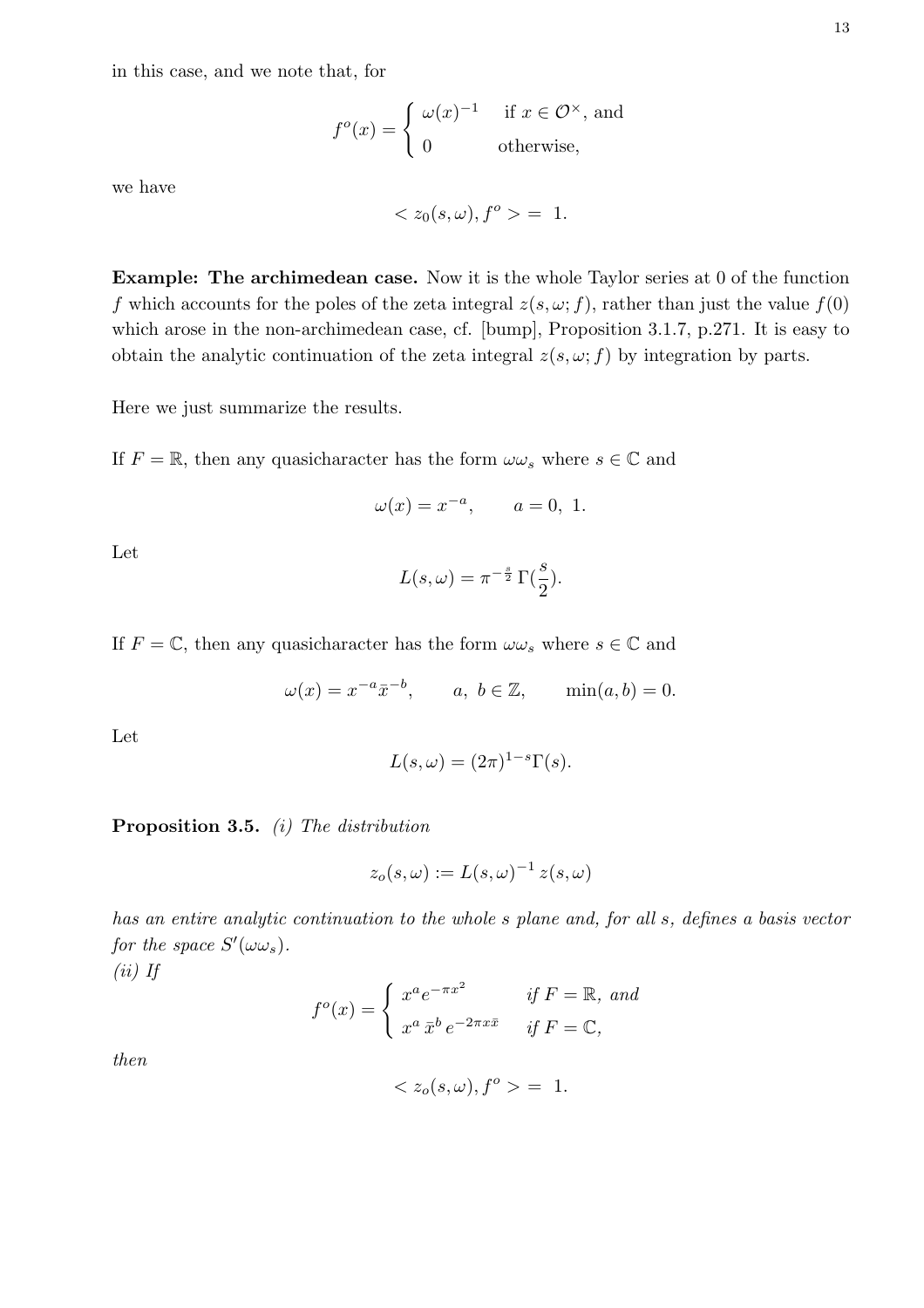14

Note that we are using the measure  $d^{\times}x = |x|^{-1} dx$ , where |x| is the usual absolute value (resp.  $|x| = x\bar{x}$ ) and dx is Lebesque measure (resp. twice Lebesque measure) when  $F = \mathbb{R}$ (resp.  $F = \mathbb{C}$ ). For (ii), see Lemma 8, p. 127 of [weilBNT].

**Remark.** In effect, the zeta distribution  $z(s, \omega)$  has a meromorphic analytic continuation in s with simple poles at certain nonpositive integers. For example, when  $F = \mathbb{R}$ , the poles occur at the points  $-r \in \mathbb{Z}_{\leq 0}$  with  $r \equiv a \mod (2)$ , and the residues are

$$
\operatorname{Res}_{s=-r} z(s,\omega) = c_r D^r \delta_0,
$$

with a nonzero constant  $c_r$ . Here D is as in Lemma 3.3. The constant term in the Laurent expansion of  $z(s,\omega)$  at  $s = -r$  gives an extension to  $S(F)$  of the distribution  $x^{-r} d^x x$ on  $C_c^{\infty}(F^{\times})$ . A simple argument, as before, shows that this extension does not lie in the space  $S'(\omega \omega_{-r})$ . In the case  $F = \mathbb{C}$ , then the residue at  $s = -r$  lies in  $S'(\omega \omega_{-r})$ , where  $\omega \omega_{-r}(x) = x^{-a-r} \bar{x}^{-b-r}$  and is a nonzero multiple of  $D^{a+r} \bar{D}^{b+r} \delta_0$ .

Fourier Transforms. Fix a nontrivial character  $\psi$  of the additive group  $F = F^+$ , and identify  $F$  with its topological dual character group

$$
\hat{F} := \mathrm{Hom}_{\mathrm{cont}}(F, \mathbb{C}^1),
$$

by

$$
F \stackrel{\sim}{\longrightarrow} \hat{F}, \qquad y \mapsto (x \mapsto \psi(xy)).
$$

For F nonarchimedean, the conductor  $\nu(\psi)$  of  $\psi$  is the largest integer  $\nu$  such that  $\psi$  is trivial on  $\mathcal{P}^{-\nu}$ .

The Fourier transform

$$
\hat{f}(x) = \int_{F} f(y) \, \psi(xy) \, dy
$$

of a function  $f \in S(F)$  is well defined and again lies in  $S(F)$ . (This is a fundamental property of the space of Schwartz–Bruhat functions.) The map  $f \mapsto \hat{f}$  is an isomorphism  $\hat{\cdot}: S(F)$  →  $S(F)$ . There is a unique choice of the Haar measure, the self-dual measure with respect to  $\psi$ , such that Fourier inversion gives

$$
\hat{f}(x) = f(-x).
$$

Supposing  $\psi$  to be given, we fix this choice of dx from now on. The Fourier transform of a distribution is defined by

$$
<\hat\lambda,f> = <\lambda,\hat f>.
$$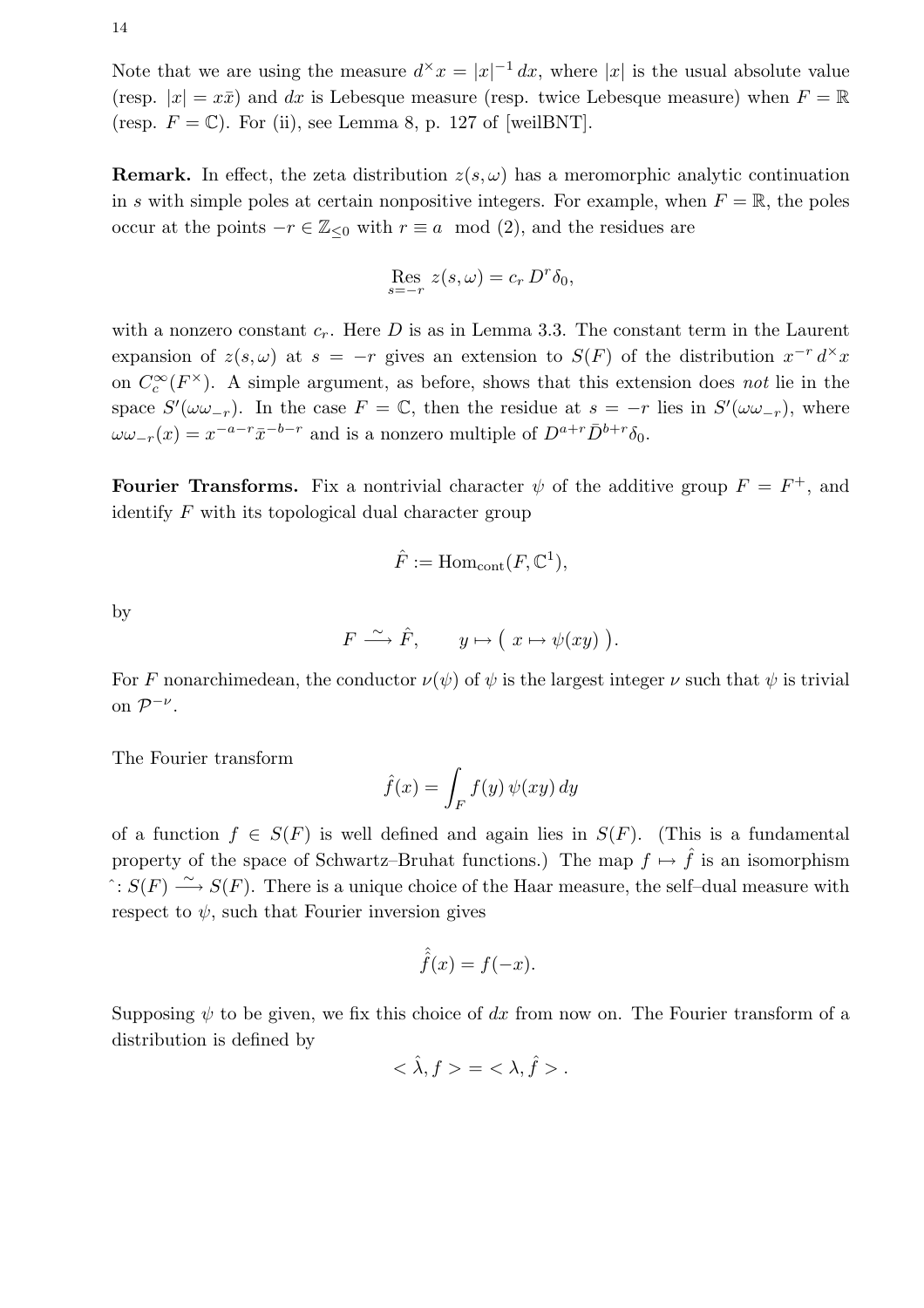**Lemma 3.6.** If  $\lambda \in S'(\omega)$  is an  $\omega$ -eigendistribution, then

$$
\hat{\lambda} \in S'(\omega^{-1}\omega_1),
$$

*i.e.*,  $\hat{\lambda}$  *is an*  $\omega^{-1}\omega_1$ -eigendistribution.

Proof. An exercise!

Key point: By the uniqueness result Theorem 3.4, it follows that  $\widehat{z_0(s, \omega)}$  is a constant multiple (depending on s and on  $\psi$ ) of  $z_o(1-s, \omega^{-1})$ , i.e.,

(3.13) 
$$
\widehat{z_o(s,\omega)} = \epsilon(s,\omega,\psi) z_o(1-s,\omega^{-1})
$$

for a nonzero constant  $\epsilon(s, \omega, \psi)$ , the *local epsilon factor*, depending on s,  $\omega$  and  $\psi$ . The following result gives explicit values of these factors.

Recall that, in the nonarchimedean case,  $\nu = \nu(\psi)$  is the conductor of  $\psi$ . In the archimedean case, write

$$
\psi(x) = \begin{cases} e(\beta x) & \text{for } \beta \in \mathbb{R}^{\times}, \text{ if } F = \mathbb{R}, \\ e(\beta x + \bar{\beta}\bar{x}) & \text{for } \beta \in \mathbb{C}^{\times}, \text{ if } F = \mathbb{C}, \end{cases}
$$

where, for a real number  $t, e(t) = e^{2\pi i t}$ .

Proposition 3.7. (Local functional equations.)

(i) For F nonarchimedean and  $\omega$  unramified:

$$
\epsilon(s,\omega,\psi) = \omega(\varpi)^{-\nu} q^{(s-\frac{1}{2})\nu}.
$$

(ii) For F nonarchimedean and  $\omega$  ramified, with conductor c,

$$
\epsilon(s,\omega,\psi)=\omega(\varpi)^{-\nu-c}\,\mathfrak{g}(\omega),
$$

where  $\mathfrak{g}(\omega)$  is the Gauss sum:

$$
\mathfrak{g}(\omega) =.
$$

(iii) For  $F = \mathbb{R}$ , write  $\omega(x) = x^{-a}$  with  $a = 0$ , or 1. Then

$$
\epsilon(s,\omega,\psi)=(\pi i)^a\,\pi^{\frac{1}{2}-s}.
$$

(iv) For  $F = \mathbb{C}$ , write  $\omega(x) = x^{-a} \bar{x}^{-b}$ , for a,  $b \in \mathbb{Z}$  with  $\min(a, b) = 0$ . Then

$$
\epsilon(s,\omega,\psi)=.
$$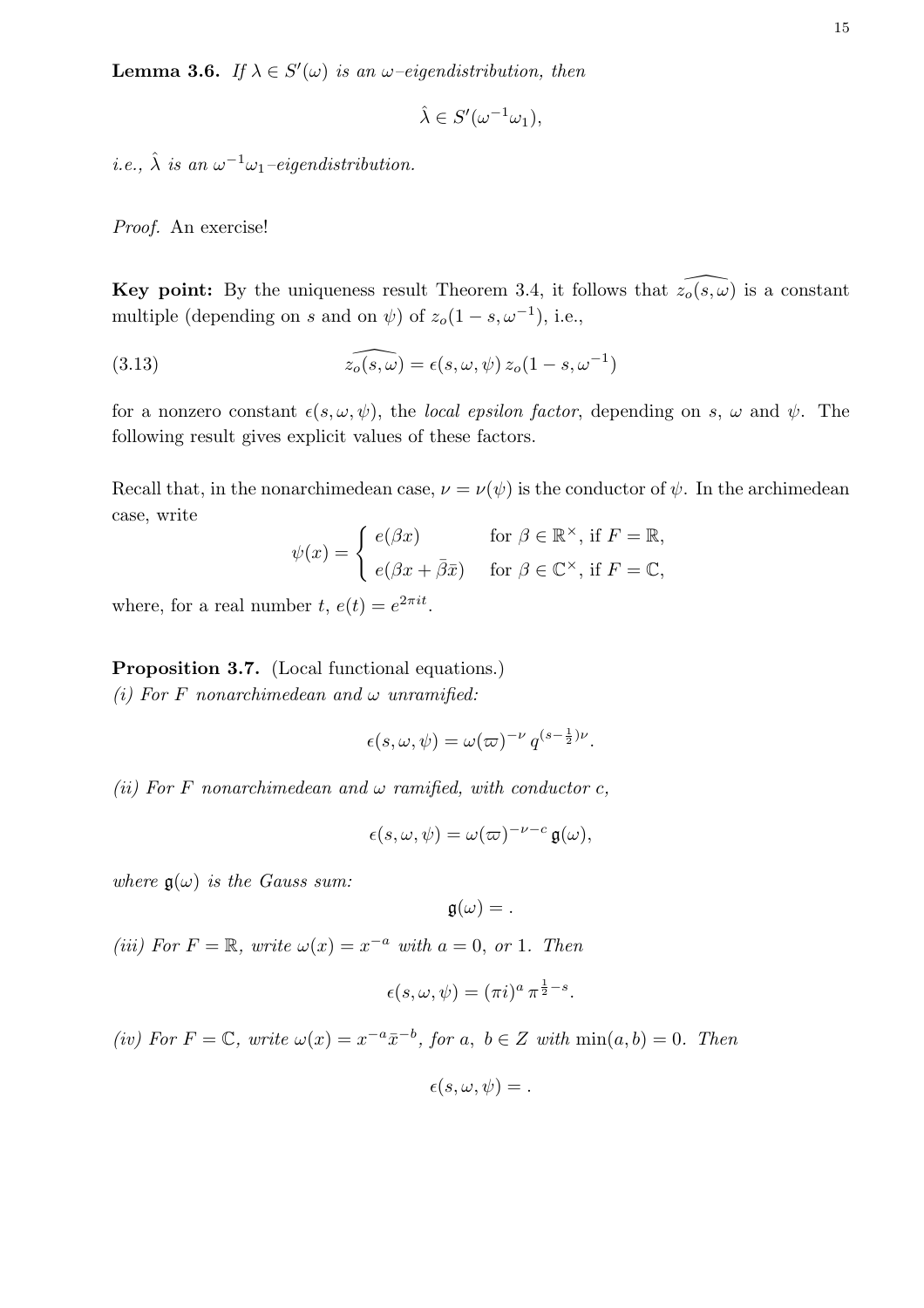*Proof.* One simply evaluates both sides of  $(3.13)$  on the test function  $f^o$ , so that

$$
\epsilon(s,\omega,\psi) = \langle \widehat{z_o(s,\omega)}, f^o \rangle
$$
  
=  $\langle z_o(s,\omega), \widehat{f^o} \rangle$ .

Thus one has to compute the Fourier transform of the standard function  $f^o$ . For example, in case (i),  $f^{\circ}$  is the characteristic function of  $\mathcal{O}$ , as above. Recall that  $r(\tau)f^{\circ}$  is the characteristic function of  $\mathcal{O}^{\times}$ , and note that  $r(\varpi^r) f^{\circ}$  is the characteristic function of  $\mathcal{P}^{-r}$ . Then,

$$
\widehat{f^o} = \text{vol}(\mathcal{O}) \cdot r(\varpi^\nu) f^o
$$

so Fourier inversion gives  $vol(\mathcal{O}) = q^{-\nu/2}$ . Thus,

$$
\langle z_o(s,\omega), f^o \rangle = \langle z_o(s,\omega), q^{-\nu/2} r(\omega^{\nu}) f^o \rangle
$$
  
=  $q^{-\nu/2} \omega \omega_s (\omega^{\nu})^{-1} \cdot \langle z_o(s,\omega), f^o \rangle$   
=  $\omega(\omega)^{-\nu} q^{(s-\frac{1}{2})\nu}$ 

whereas,  $\langle z_o(1-s,\omega^{-1}), f^o \rangle = 1$ . This gives (i). The necessary calculations in the other cases can be found in Tate's thesis or in [weilBNT].

### §4. Global theory.

**Distributions.** Returning to the number field  $k$  with its adèle ring  $\mathbb{A}$ , we define the space  $S(A)$  of Schwartz–Bruhat functions on A. This space contains all functions of the form

$$
f=\otimes_v f_v
$$

where  $f_v \in S(\mathbf{k}_v)$  for all v and  $f_v = f_v^o$ , the characteristic function of  $\mathcal{O}_v$  for almost all v. Note that

$$
f(x) = \prod_{v} f_v(x_v)
$$

is then well defined, as almost all factors are 1. The finite linear combinations of such factorizable functions are dense in  $S(\mathbb{A})$ . Again,  $S(\mathbb{A})'$  is the space of tempered distributions, i.e., continuous linear functionals on  $S(\mathbb{A})$ .

**Lemma 4.1.** Suppose that  $\{\lambda_v\}$  is a collection of local tempered distributions  $\lambda_v \in S(\mathbf{k}_v)'$ such that, for almost all  $v, \langle \lambda_v, f_v^o \rangle = 1$ . Then there is a unique tempered distribution  $\lambda = \otimes_v \lambda_v$  on  $S(\mathbb{A})$ , defined on factorizable functions by

$$
\langle \lambda, f \rangle = \prod_{v} \langle \lambda_v, f_v \rangle.
$$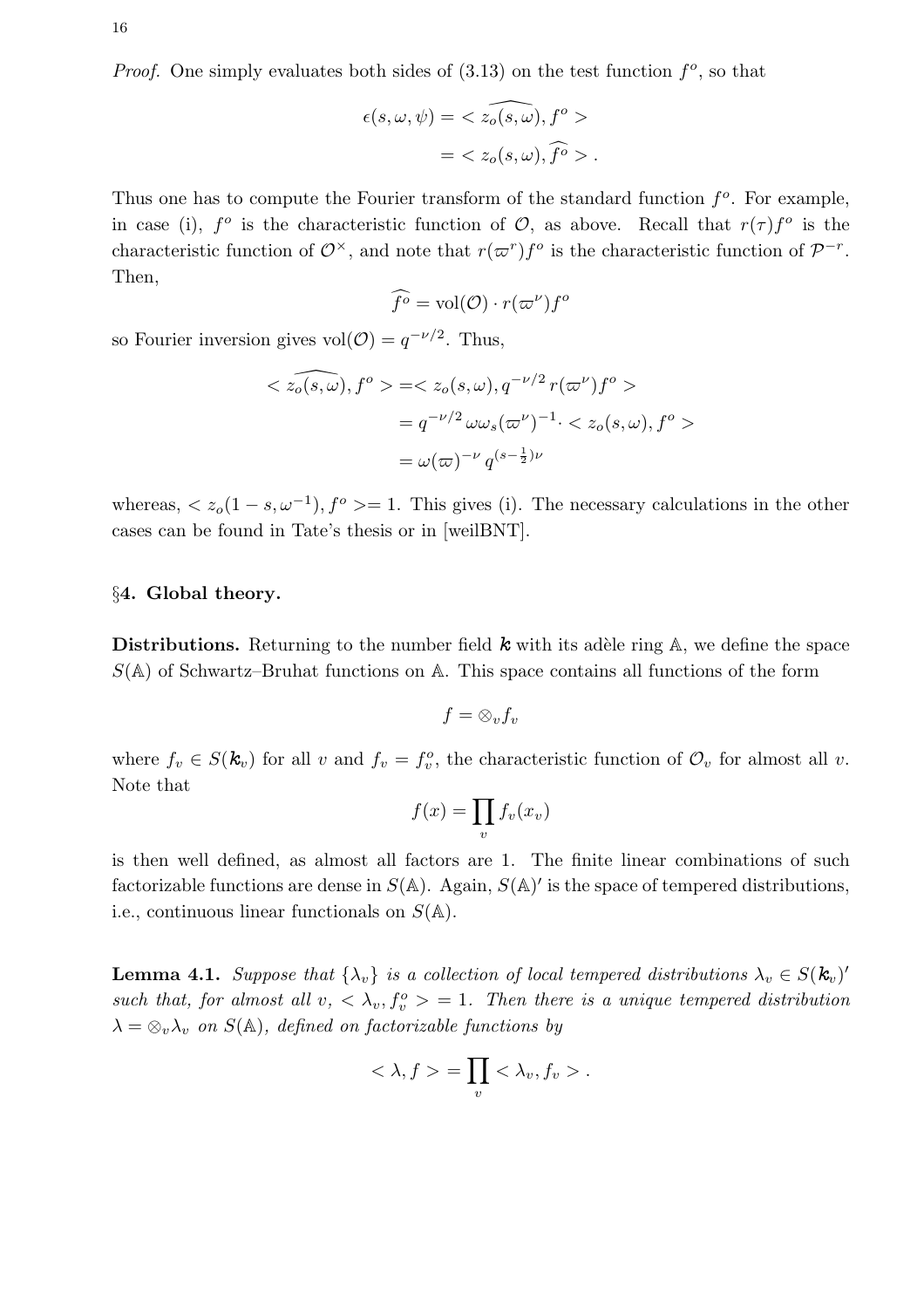Conversely, if  $\lambda \in S(\mathbb{A})'$  is nonzero, choose a factorizable f such that  $\lambda(f) = 1$ . Then, for any place  $v$ , we write

$$
f = f_v \otimes f^v, \qquad f^v = \otimes_{w \neq v} f_w,
$$

and we define a map

$$
S(\mathbf{k}_v) \longrightarrow S(\mathbb{A}), \qquad g_v \mapsto g_v \otimes f^v,
$$

by just varying the  $v$  component. Thus, we obtain local distributions

$$
\langle \lambda_v, g_v \rangle := \langle \lambda, g_v \otimes f^v \rangle,
$$

with  $\langle \lambda_v, f_v^o \rangle = 1$  for almost all v, and  $\lambda = \otimes_v \lambda_v$ .

The idèle group  $\mathbb{A}^{\times}$  acts on  $S(\mathbb{A})$  and  $S(\mathbb{A})'$ , and, for a quasicharacter  $\omega$  of  $\mathbb{A}^{\times}$ , trivial on  $\mathbf{k}^{\times}$ , we let  $S'(\omega)$  be the space of  $\omega$ -eigendistributions. The factorization  $\omega = \otimes_{v} \omega_{v}$  of the global quasicharacter gives rise to the decomposition

$$
S'(\omega) = \otimes_v S'_v(\omega_v),
$$

where we write  $S'_v = S(\mathbf{k}_v)'$ . The local uniqueness Theorem 3.4 then yields the global uniqueness result:

**Theorem 4.2.** For all quasicharacter  $\omega$  of  $\mathbb{A}^{\times}$ , the space of global  $\omega$ -eigendistributions  $S'(\omega)$  has dimension 1. For any  $s \in \mathbb{C}$ , the space  $S'(\omega \omega_s)$  is spanned by the standard  $\omega\omega_s$ -eigendistribution

$$
z_o(s,\omega):=\otimes_v z_o(s,\omega_v).
$$

Global zeta integrals and the completed L-function. For a character  $\omega$  of  $\mathbf{k}^{\times} \backslash \mathbb{A}^{\times}$ and a function  $f \in S(\mathbb{A})$ , we can define a global zeta integral by

(4.1) 
$$
z(s,\omega;f) = \int_{\mathbb{A}^{\times}} f(x) \,\omega \omega_s(x) \, d^{\times}x.
$$

If  $f$  is factorizable, this is a product of the corresponding local integrals

(4.2) 
$$
z(s,\omega;f) = \prod_{v} z(s,\omega_v;f_v).
$$

A key point here is that this integral converges precisely when the product of the local integrals converges. But since there is a finite set of places S such that for  $v \notin S$ ,  $\omega_v$  is unramified and  $f_v = f_v^o$ , we obtain convergence whenever the product

$$
L^{S}(s,\omega) = \prod_{v \notin S} L_{v}(s,\omega_{v})
$$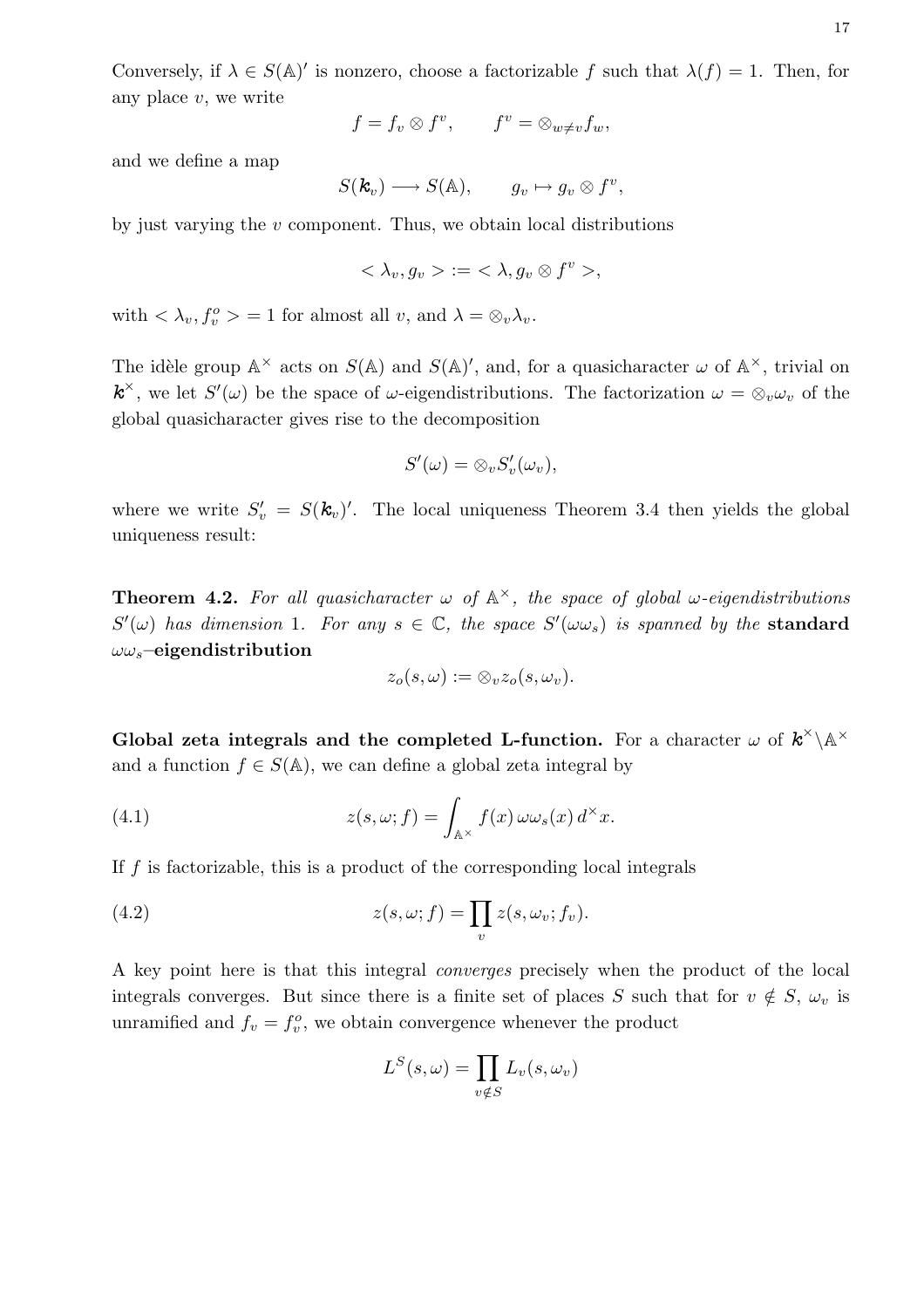is absolutely convergent, i.e., in the half plane  $Re(s) > 1$ .

In terms of distributions, in the half plane Re(s) > 1, we have  $z(s, \omega) = \otimes_v z(s, \omega_v)$ , and

(4.3) 
$$
z(s,\omega) = \Lambda(s,\omega) \cdot z_o(s,\omega),
$$

where we define the complete L-function

(4.4) 
$$
\Lambda(s,\omega) := \prod_{v} L_v(s,\omega),
$$

now including all local L-factors, and

$$
(4.5) \t\t\t z_o(s,\omega) = \otimes_v z_o(s,\omega_v),
$$

is the standard  $\omega \omega_s$ -eigendistribution defined above. Thus, in the half-plane of convergence, the complete L-function can be viewed as a factor of proportionality between two 'natural' global eigendistributions.

Fourier transforms and the global functional equation. We fix a global additive character  $\psi$  of  $\mathbb{A}$ , trivial on  $\mathbf{k}$ . By resticting to local components, we can write

$$
\psi(x) = \prod_v \psi_v(x_v).
$$

For each nonarchimedean place v, the conductor  $\nu_v := \nu(\psi_v)$  of  $\psi_v$  is defined. We then get an identification of A with its continuous character group, compatible with those defined by the components  $\psi_v$  in the local cases. We define a global Fourier transform

$$
\widehat{\phantom{B}}:S(\mathbb{A})\stackrel{\sim}{\longrightarrow}S(\mathbb{A}),
$$

compatible with the local ones, i.e., if  $f$  is factorizable, then

$$
\hat{f}=\otimes_v \hat{f}_v.
$$

The  $\psi$ -self dual measure dx on A can be written as a product of the  $\psi_v$ -self dual measures on the  $k_v$ 's. We define the Fourier transform of a distribution as before.

The desired analytic continuation and functional equation of the complete L-function  $\Lambda(s,\omega)$ will follow from the conjunction of (i) the proportionality  $(4.3)$ , (ii) the local functional equations of the  $z_o(s, \omega_v)$ 's and (iii) the following global identity: